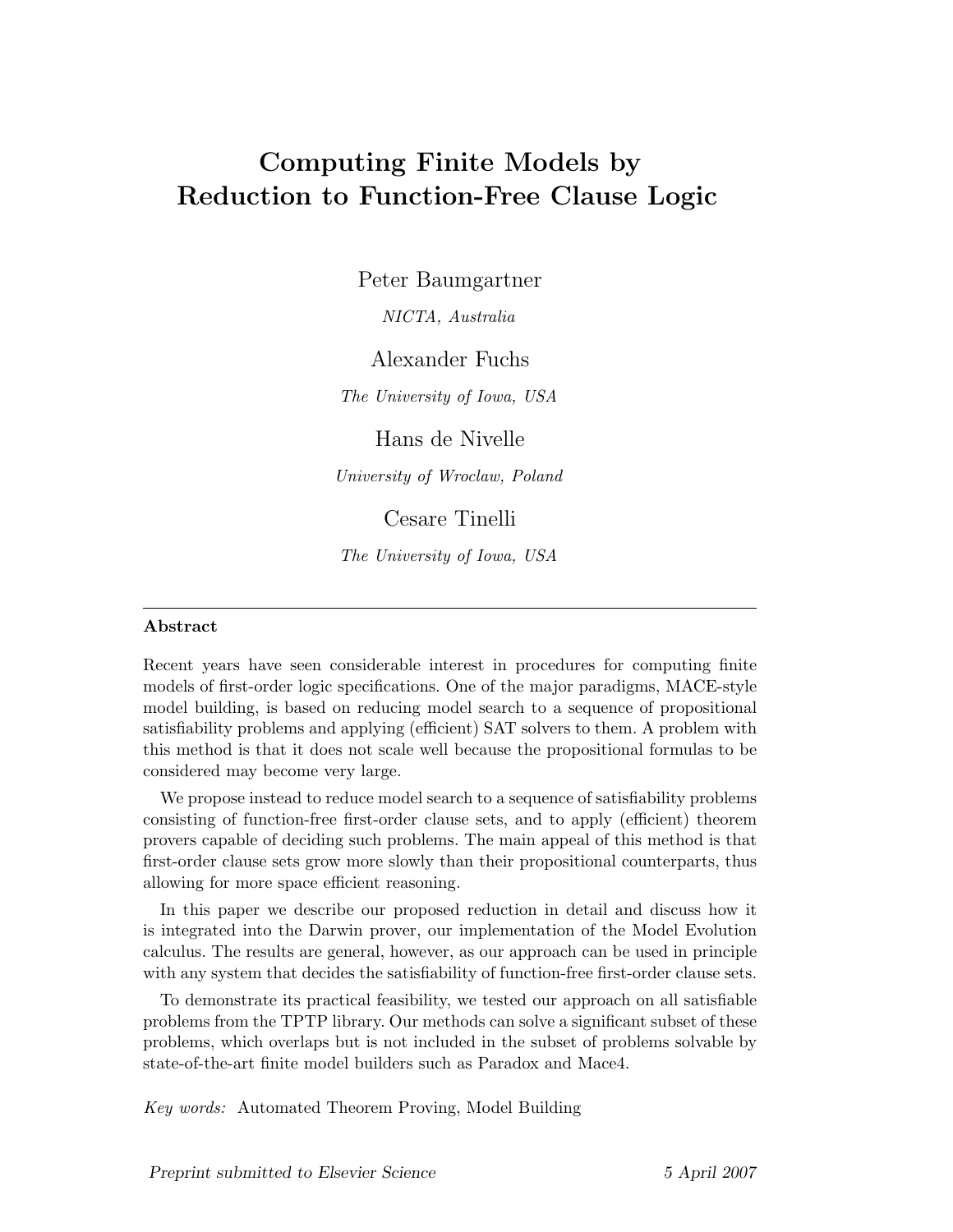# 1 Introduction

Methods for model computation can be classified as those that directly search for a finite model, like the extended PUHR tableau method (Bry and Torge, 1998), the methods in (Bezem, 2005; de Nivelle and Meng, 2006) and the methods in the SEM-family (Slaney, 1992; Zhang and Zhang, 1995; McCune, 2003), and those that are based on transformations into certain fragments of logic and which rely on readily available systems for these fragments (see (Baumgartner and Schmidt, 2006) for a recent approach).

The latter approach includes the family of MACE-style model builders (Mc-Cune, 2003). These systems search for finite models essentially by constructing a sequence of translations corresponding to interpretations with domain sizes 1, 2, . . ., in increasing order, until a model has been found. The target logic used by MACE-style model builders is propositional logic. The model builder from this class with the best performance today is probably Paradox (Claessen and Sörensson, 2003).

We present in this paper a new approach in the MACE/Paradox tradition which however exploits new advances in instantiation-based first-order theorem proving. Instead of using propositional logic as a target logic, we use function-free clause logic, a decidable fragment of first-order logic whose language consists of clauses over a signature containing no function symbols of arity greater than zero. Theorem provers for instantiation-based calculi like the Model Evolution (Baumgartner and Tinelli, 2003), the Disconnection (Letz and Stenz, 2001) and the Inst-Gen (Ganzinger and Korovin, 2003) calculus are natural and efficient decision procedures for this fragment. This is in contrast with provers for saturation-based calculi (such as, for instance, Resolution), where all known approaches for deciding this fragment have in the end to resort to ground instantiation of variables.

The general idea of our approach is the same as that of MACE-style model finders. To find a model with  $n$  elements for a given a clause set (possibly with equality), the clause set is first converted into the target logic by means of the following transformations:

(1) Each clause is flattened (nested function symbols are removed).

Email addresses: Peter.Baumgartner@nicta.com.au (Peter Baumgartner), fuchs@cs.uiowa.edu (Alexander Fuchs), nivelle@ii.uni.wroc.pl (Hans de Nivelle), tinelli@cs.uiowa.edu (Cesare Tinelli).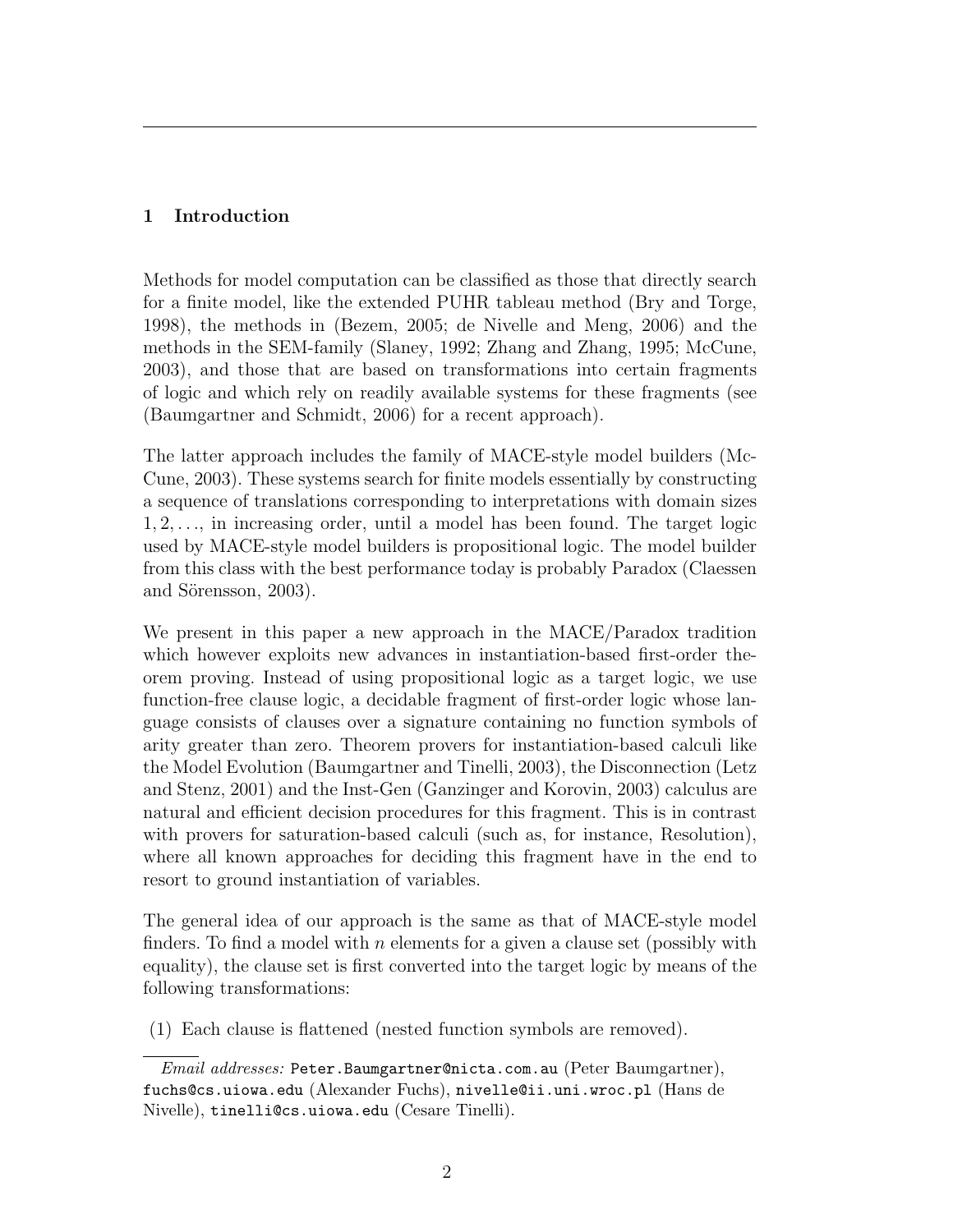- (2) Each *n*-ary function symbol is replaced by an  $n+1$ -ary predicate symbol and equality is eliminated.
- (3) Clauses are added to the clause set that impose totality constraints on the new predicate symbols, but over a domain of cardinality  $n$ .

The details of our transformation differ in various aspects from the MACE/Paradox approach. In particular, we add no functionality constraints over the new predicate symbols. The crucial difference, however, is the choice of a more expressive target logic that is much closer to the logic than propositional logic. To find models in this logic we use a variant of Darwin (Baumgartner et al., 2006a), our implementation of the Model Evolution calculus. (Baumgartner and Tinelli, 2003), which can decide satisfiability in that logic.

While we do take advantage of some of the distinguishing features of *Dar*win and the Model Evolution calculus, especially in the way models are constructed, our method does not depend on Darwin or the Model Evolution calculus. Without much additional effort, we could use any other decision procedure for function-free clause logic, such as, for example, current implementations of the other instantiation-based calculi mentioned above.

In this paper we illustrate our method in some detail, presenting the main translation and its implementation within Darwin, and discuss our initial experimental results in comparison with Paradox itself and with Mace4 (Mc-Cune, 2003), a competitive, non-MACE-like (despite the name) model builder. The results indicate that our method is rather promising as it can solve 1074 of the 1251 satisfiable problems in the TPTP library (Sutcliffe and Suttner, 1998). These problems are neither a subset nor a superset of the sets of 1083 and 802 problems respectively solved (under the same experimental settings) by Paradox and Mace4.

### 2 Preliminaries

We use standard terminology from automated reasoning (Robinson and Voronkov, 2001, e.g.). We work with clauses over a signature  $\Sigma$  of function and predicate symbols, possibly with equality. As usual, we call 0-arity function symbols constants. We use the distinguished infix symbol  $\approx$  for the equality predicate, and the notation  $s \not\approx t$  as an abbreviation of  $\neg (s \approx t)$ .

We define terms, atoms, literals and formulas over  $\Sigma$  and a given (enumerable) set of variables  $V$  as usual. A clause is a (finite) implicitly universally quantified disjunction of literals. A clause set is a finite set of clauses. We use the letter  $C$  to denote clauses and the letter  $L$  to denote literals.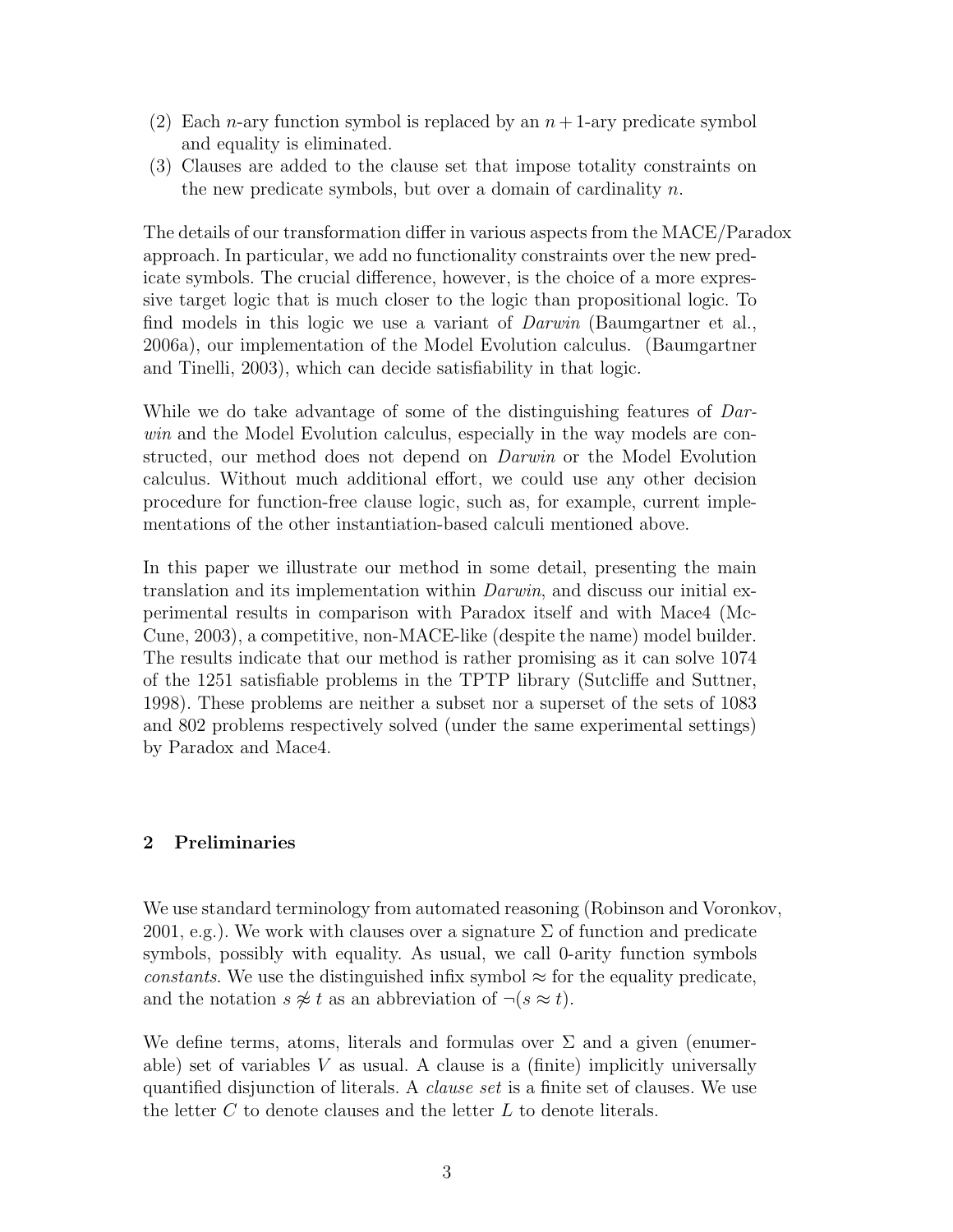For a given atom  $P(t_1, \ldots, t_n)$  (possibly an equation) the terms  $t_1, \ldots, t_n$  are also called the *top-level* terms (of  $P(t_1, \ldots, t_n)$ ).

We also use the usual notion of substitution. We denote substitutions by the letter  $\sigma$  or more concretely by finite maps of the form  $\{x_1 \mapsto t_1, \ldots, x_n \mapsto t_n\}$ from variables to terms.

With regards to semantics, we use the notions of first-order *satisfiability* and E-satisfiability in a completely standard way. If  $\mathfrak I$  is an  $(E-)$  interpretation then |J| denotes the domain (or universe) of  $\mathfrak I$ . If P is an n-ary predicate symbol,  $P^{\mathfrak{I}}$  denotes the relation over  $|\mathfrak{I}|^n$  that  $\mathfrak{I}$  associates to P (similarly for function symbols). Recall that in  $E$ -interpretations the equality relation is interpreted as the *identity relation*, i.e. for every E-interpretation  $\mathfrak{I}, \approx^{\mathfrak{I}} = \{(d, d) \mid d \in$  $|\mathfrak{I}|$ .

We are primarily interested in computing *finite* models, which are models (of the given clause set) with a finite domain.

In the remainder of the paper, we consider with no loss of generality only input problems expressed as a (finite) set of clauses. We fix one such set M and let  $\Sigma = \Sigma_{\rm F} \cup \Sigma_{\rm P}$  be its signature, where  $\Sigma_{\rm F}$  (resp.  $\Sigma_{\rm P}$ ) are the function symbols (resp. predicate symbols) occurring in M.

#### 3 Finite Model Transformation

In this section we describe a set of transformations that we apply to the input problem to reduce it to an equisatisfiable problem in function-free clause logic without equality, for a given domain size.

In the rules, the letters s and t denote terms, while the letters x and y denote variables. We write  $L \vee C \leadsto C' \vee C$  to indicate that the clause  $C' \vee C$  is obtained from the clause  $L \vee C$  by a (single) application of one of the rules.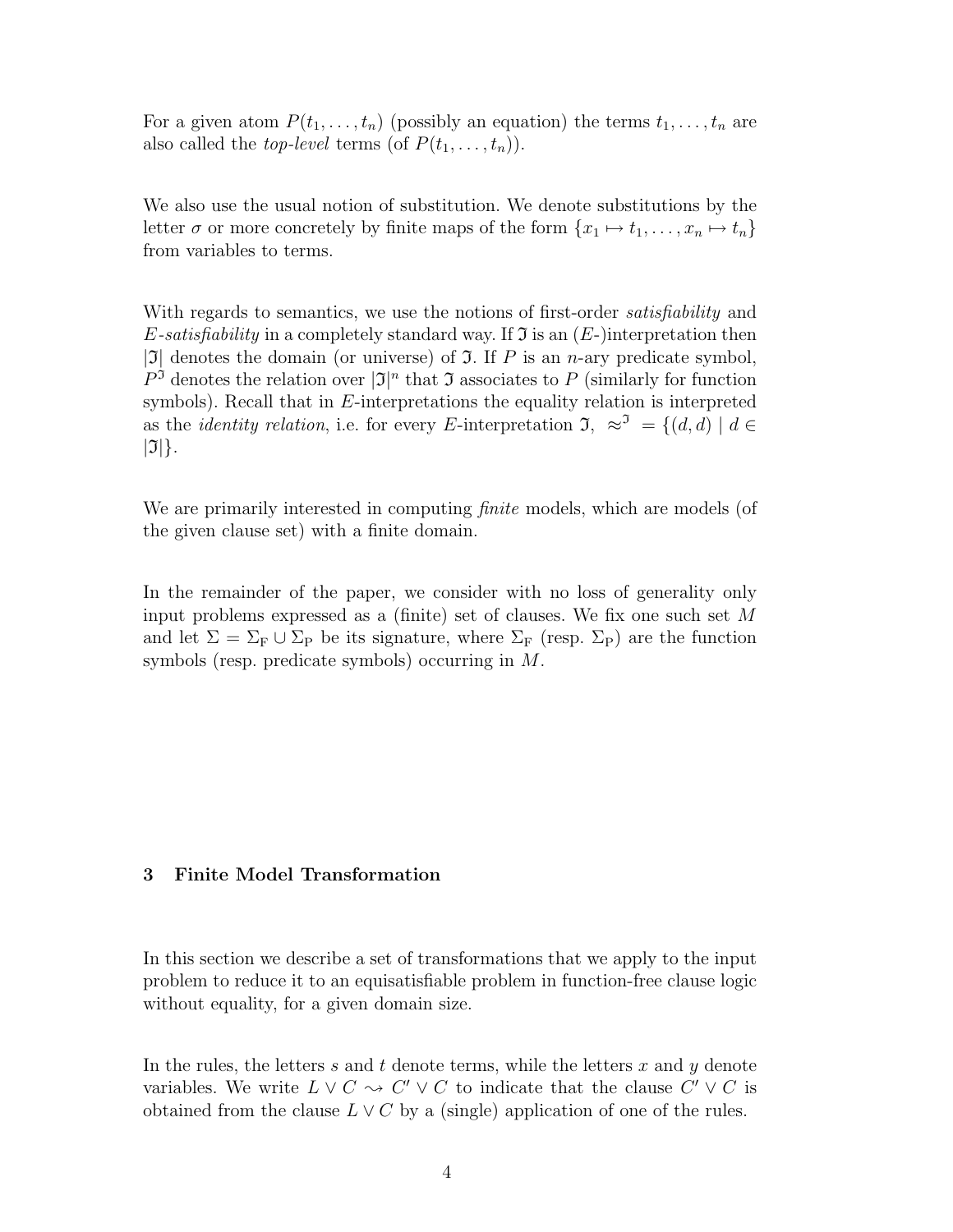#### 3.1 Basic Transformation

#### (1) Abstraction of positive equations.

| $s \approx y \vee C \rightsquigarrow$ | $s \not\approx x \vee x \approx y \vee C$ if s is not a variable and<br>$x$ is a fresh variable                                                                          |
|---------------------------------------|--------------------------------------------------------------------------------------------------------------------------------------------------------------------------|
| $x \approx t \vee C \sim$             | $t \not\approx y \vee x \approx y \vee C$ if t is not a variable and<br>$y$ is a fresh variable                                                                          |
|                                       | $s \approx t \vee C \ \rightsquigarrow s \not\approx x \vee t \not\approx y \vee x \approx y \vee C$ if s and t are not variables and<br>$x$ and $y$ are fresh variables |

These rules make sure that all (positive) equations are between variables.

#### (2) Flattening of non-equations.

$$
(\neg)P(\ldots,s,\ldots) \lor C \leadsto (\neg)P(\ldots,x,\ldots) \lor s \not\approx x \lor C \quad \text{if } P \text{ is not } \approx,
$$
  
s is not a variable,  
and x is a fresh variable

# (3) Flattening of negative equations.

$$
f(\ldots, s, \ldots) \not\approx t \vee C \rightsquigarrow f(\ldots, x, \ldots) \not\approx t \vee s \not\approx x \vee C
$$
 if s is not a variable  
and x is a fresh variable

#### (4) Separation of negative equations.

 $s \not\approx t \vee C \leadsto s \not\approx x \vee t \not\approx x \vee C$  if s and t are not variables, and  $x$  is a fresh variable

This rule makes sure that at least one side of a (negative) equation is a variable. Notice that this property is also satisfied by the transformations (2) and (3).

#### (5) Removal of trivial negative equations.

 $x \not\approx y \vee C \rightsquigarrow C \sigma$  where  $\sigma = \{x \mapsto y\}$ 

#### (6) Orientation of negative equations.

 $x \not\approx t \vee C \rightsquigarrow t \not\approx x \vee C$  if t is not a variable

For a clause C, let the *basic transformation of* C, denoted as  $\mathcal{B}(C)$ , be the clause obtained from C by applying the transformations  $(1)-(6)$ , in this order, each as long as possible.<sup>1</sup>

<sup>1</sup> It is easy to see that this process is guaranteed to terminate.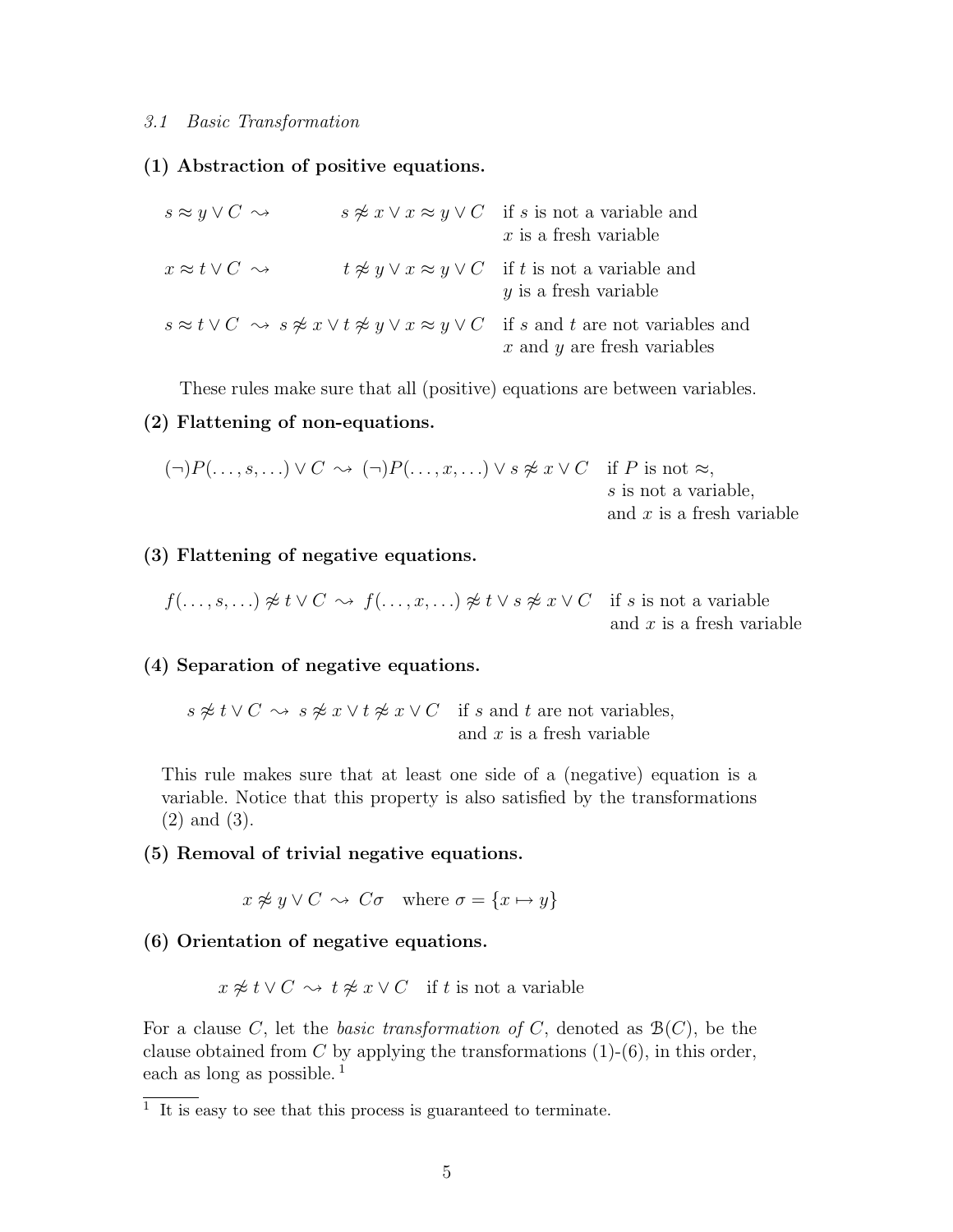We extend this notation to clause sets in the obvious way, i.e.,  $\mathcal{B}(M)$  is the clause set consisting of the basic transformation of all clauses in M.

This transformation follows closely the one applied by the Paradox MACEstyle model finder. The only significant difference is in (1), where, in contrast to Paradox, we abstract also equations of the form  $s \approx x$  and  $x \approx s$ . This relieves us from the need to add functionality axioms to the transformed clause set, as explained below (Section 3.2). Note that our possibly larger number of fresh variables does not have the negative impact it would have in Paradox's case, as the final clause set is not grounded in our case (Section 5).

The two flattening transformations (2) and (3) alone, when applied exhaustively, turn a clause into a *flat* one, i.e., a clause consisting of *flat literals*, where a literal is flat if its atom, modulo the orientation of  $\approx$ , has the form  $x \approx y$ ,  $x \approx f(x_1,\ldots,x_n)$ ,  $f(x_1,\ldots,x_n) \approx g(y_1,\ldots,y_m)$ , or  $P(x_1,\ldots,x_n)$  where the x's and the y's are variables,  $f, g$  are function symbols (possibly of 0-arity), and  $P$  is a predicate symbol.

Similar flattening transformations have been considered before as a means to deal more efficiently with equality within calculi for first-order logic without equality (Brand, 1975; Bachmair et al., 1998).

The basic transformation above is correct in the following sense.

**Lemma 1 (Correctness of B)** The clause set M is E-satisfiable if and only if  $\mathcal{B}(M)$  is E-satisfiable.

PROOF. That flattening preserves E-satisfiability (both ways) is well-know (cf. (Brand, 1975)). Regarding transformations  $(1)$ ,  $(4)$ ,  $(5)$  and  $(6)$ , the proof is straightforward or trivial.  $\Box$ 

### 3.2 Conversion to Relational Form

It is not hard to see that, for any clause  $C$ , the following holds for the clause set  $\mathcal{B}(C)$ :

- (1) each of its positive equations is between two variables,
- (2) each of its negative equations is flat and of the form  $f(x_1, \ldots, x_n) \not\approx y$ , and
- (3) each of its non-equations is flat.

After the basic transformation, we apply the following one, turning each  $n$ -ary function symbol f into a (new)  $n + 1$ -ary predicate symbol  $R_f$ .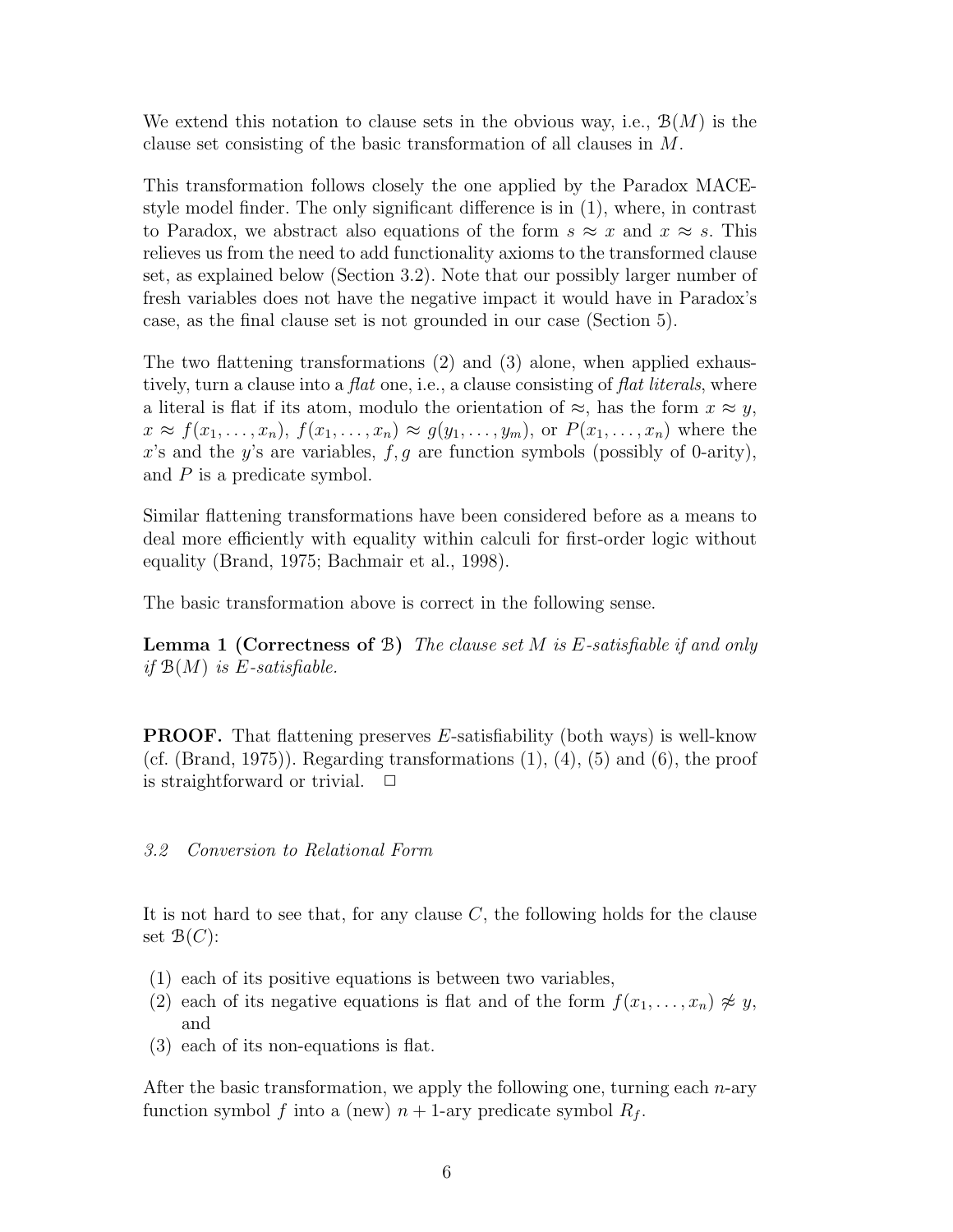#### (7) Elimination of function symbols.

$$
f(x_1, \ldots, x_n) \not\approx y \lor C \leadsto \neg R_f(x_1, \ldots, x_n, y) \lor C
$$

Let  $\mathcal{B}_R(M)$  be the clause set obtained from an exhaustive application of this transformation to  $\mathcal{B}(M)$ .

For example, the application of  $(1) - (6)$  transforms the unit clause  $a \approx f(z)$ into  $a \not\approx x \vee f(z) \not\approx y \vee x \approx y$ . Applying (7) as well yields  $\neg R_a(x) \vee \neg R_f(z, y) \vee \neg R_f(z, y)$  $x \approx y$ .

Recall that an  $n + 1$ -ary relation R over a set A is *left-total* if for every  $a_1, \ldots, a_n \in A$  there is an  $b \in A$  such that  $(a_1, \ldots, a_n, b) \in R$ . The relation R is right-unique if whenever  $(a_1, \ldots, a_n, b) \in R$  there is no other tuple of the form  $(a_1, \ldots, a_n, b')$  in R.

Because of the above properties (1)–(3) of  $\mathcal{B}(M)$ , the transformation  $\mathcal{B}_R(M)$ is well-defined, and will produce a clause set with no function symbols. This transformation however is not unsatisfiability preserving unless one considers only left-total interpretations for the predicate symbols  $R_f$ . More formally:

**Lemma 2 (Correctness of**  $\mathcal{B}_R$ **)** The clause set M is E-satisfiable if and only if there is an E-model  $\Im$  of  $\mathcal{B}_R(M)$  such that  $(R_f)^{\Im}$  is left-total, for every function symbol  $f \in \Sigma_{\mathrm{F}}$ .

PROOF. The direction from left to right is easy. For the other direction, let **J** be an E-model of  $\mathcal{B}_R(M)$  such that  $(R_f)^3$  is left-total for every function symbol  $f \in \Sigma_{\mathrm{F}}$ .

Recall that functions are nothing but left-total and right-unique relations. We will show how to obtain from  $\mathfrak I$  an E-model  $\mathfrak I'$  of  $\mathfrak B_R(M)$ , that preserves lefttotality and adds right-uniqueness, i.e., such that  $(R_f)^{3'}$  is both left-total and right-unique for all  $f \in \Sigma_F$ . Since such an interpretation is clearly a model of  $\mathcal{B}(M)$ , it will then follow immediately by Lemma 1 that M is E-satisfiable.

We obtain  $\mathfrak{I}'$  as the interpretation that is like  $\mathfrak{I}$ , except that  $(R_f)^{\mathfrak{I}'}$  contains exactly one tuple  $(d_1, \ldots, d_n, d)$ , for every  $d_1, \ldots, d_n \in [\mathfrak{I}]$ , chosen arbitrarily from  $(R_f)^3$  (this choice exists because  $(R_f)^3$  is left-total). It is clear from the construction that  $(R_f)^{3'}$  is right-unique and left-total. Trivially, 3' interpretes  $\approx$  as the identity relation, because  $\mathfrak I$  does, as  $\mathfrak I$  is an E-interpretation. Thus,  $\mathfrak{I}'$  is an E-interpretation, too.

What is left to prove is that when  $\mathfrak I$  is a model of  $\mathcal{B}_R(M)$  so is  $\mathfrak I'$ . This follows from the fact that every occurrence of a predicate symbol  $R_f$ , with  $f \in \Sigma_F$ , in the clause set  $\mathcal{B}_R(M)$  is in a negative literal. But then, since  $(R_f)^{j'} \subseteq (R_f)^{j'}$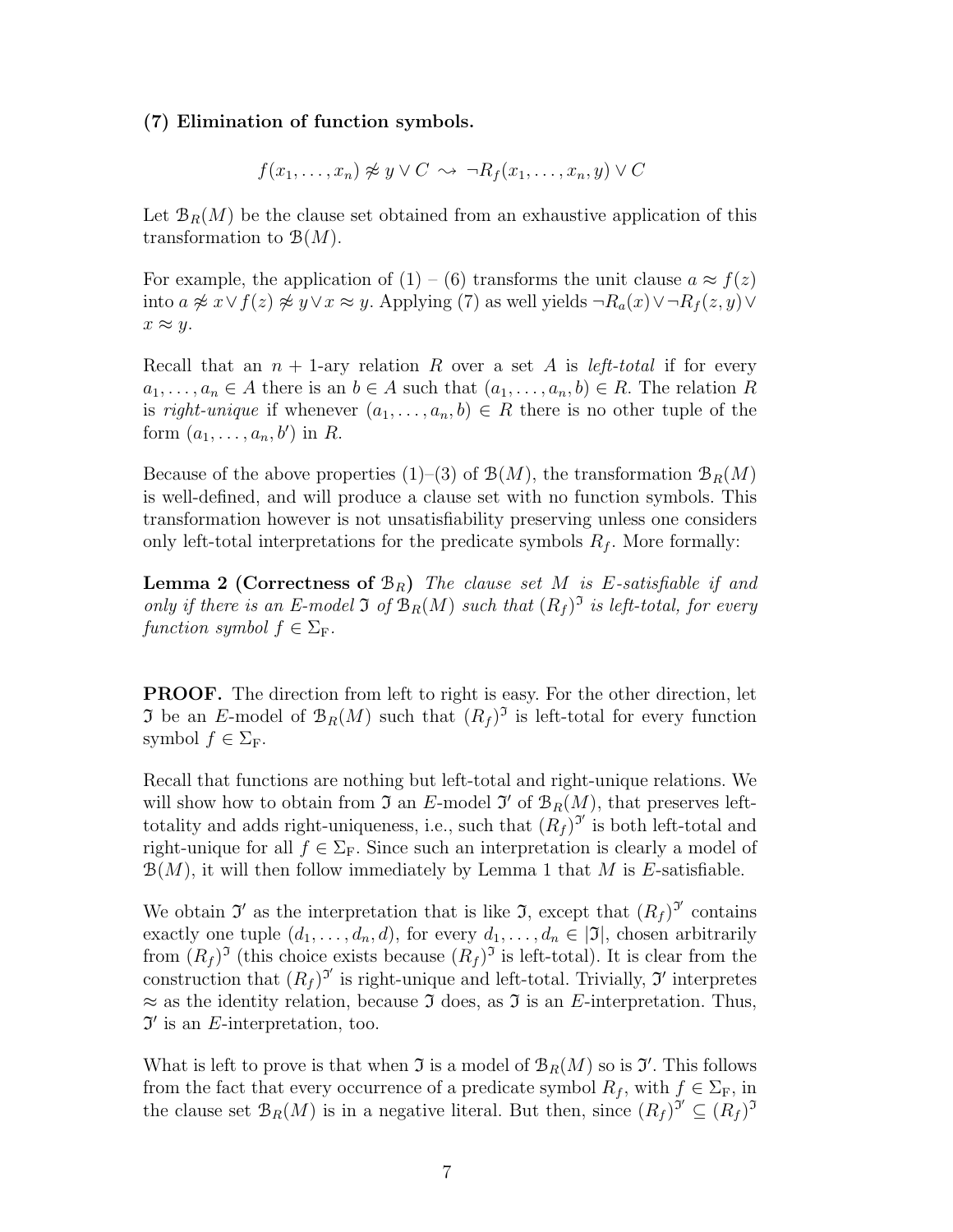by construction, it follows easily that any clause of  $B_R(M)$  satisfied by  $\mathfrak I$  is also satisfied by  $\mathfrak{I}'$ .  $\Box$ 

The significance of this lemma is that it requires us to interpret the predicate symbols  $R_f$  as left-total relations, but not necessarily as right-unique ones. Consequently, right-uniqueness will not be axiomatized below.

#### 3.3 Adding Finite-Domain Constraints

In order to enforce left-totality, one could add the Skolemized version of axioms of the form

$$
\forall x_1, \ldots, x_n \exists y \; R_f(x_1, \ldots, x_n, y)
$$

to  $\mathcal{B}_r(M)$ . The resulting set would be E-satisfiable exactly when M is Esatisfiable.<sup>2</sup> However, since we are interested in finite satisfiability, we use finite approximations of these axioms. To this end, let  $d$  be a positive integer, the *domain size*. We consider the expansion of the signature of  $\mathcal{B}_R(M)$  with d domain values, that is, d fresh constant symbols, which we name  $1, \ldots, d$ . Intuitively, for each  $E$ -interpretation of cardinality  $d$ , instead of the totality axiom above we can now use the axiom

$$
\forall x_1, \ldots, x_n \exists y \in \{1, \ldots, d\} \; R_f(x_1, \ldots, x_n, y) \; .
$$

Concretely, if  $f$  is an  $n$ -ary function symbol let the clause

$$
R_f(x_1,\ldots,x_n,1)\vee\cdots\vee R_f(x_1,\ldots,x_n,d)
$$

be the *d*-totality axiom for f, and let  $\mathcal{D}(d)$  be the set of all *d*-totality axioms for all function symbols  $f \in \Sigma_F$ . The set  $\mathcal{D}(d)$  axiomatizes the left-totality of  $(R_f)^3$ , for every function symbol  $f \in \Sigma_F$  and interpretation  $\mathfrak I$  with  $|\mathfrak I|=$  $\{1,\ldots,d\}.$ 

#### 3.4 Putting all Together

Since we want to use clause logic without equality as the target logic of our overall transformation, the only remaining step is the explicit axiomatization of the equality symbol  $\approx$  over domains of size d—so that we can exploit

<sup>2</sup> Altogether, this proves the (well-known) result that function symbols are "syntactic sugar". They can always be eliminated in a satisfiability preserving way, at the cost of introducing existential quantifiers.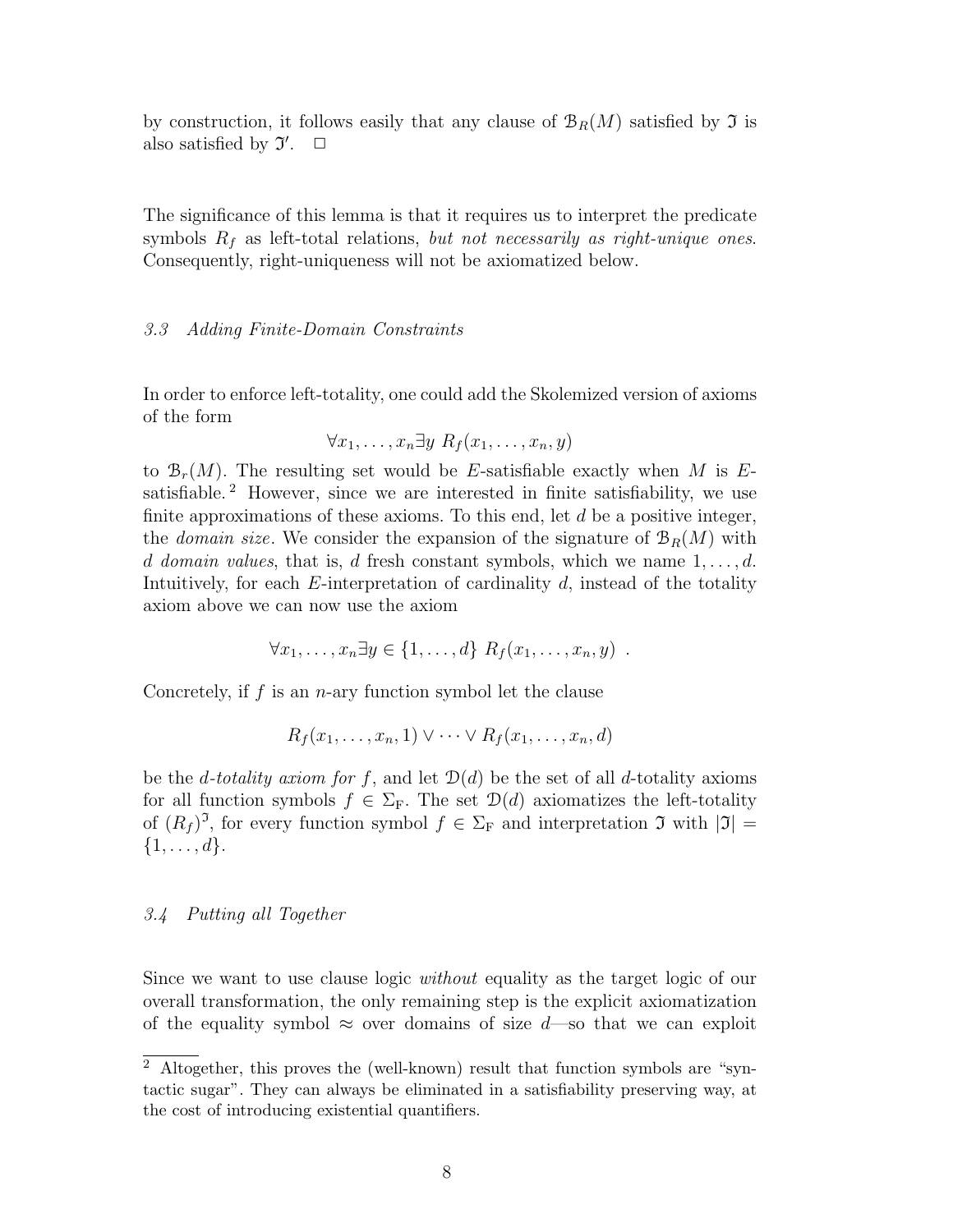Lemma 2 in the (interesting) right-to-left direction. This is easily achieved with the clause set <sup>3</sup>

$$
\mathcal{E}(d) = \{ i \not\approx j \mid 1 \le i, j \le d \text{ and } i \neq j \} .
$$

Finally then, we define the *finite-domain transformation of M for size d* as the clause set

$$
\mathcal{F}(M,d) := \mathcal{B}_R(M) \cup \mathcal{D}(d) \cup \mathcal{E}(d) .
$$

Putting all together we arrive at the following first main result:

Theorem 3 (Correctness of the Finite-Domain Translation) Let d be a positive integer. Then, M is E-satisfiable by some finite interpretation with domain size d if and only if  $\mathfrak{F}(M, d)$  is satisfiable.

**PROOF.** Follows from Lemma 2 and the comments above on  $\mathcal{D}(d)$  and  $\mathcal{E}(d)$ , together with the observation that, for being a set of universal formulas with no function symbols other than the constants  $1, \ldots, d$ , the set  $\mathcal{F}(M, d)$  is satisfiable if and only if it is satisfiable in a Herbrand interpretation with universe  $\{1,\ldots,d\}.$ 

More precisely, for the only-if direction assume as given a Herbrand model  $\mathfrak I$ of  $\mathcal{F}(M, d)$  with universe  $\{1, \ldots, d\}$ . It is clear from the axioms  $\mathcal{E}(d)$  that  $\mathcal{T}$ assigns false to the equation  $(d' \approx d'')$ , for any two different elements  $d', d'' \in$  $\{1, \ldots, d\}$ . Now, the model  $\mathfrak I$  can be modified to assign true to all equations  $d' \approx d'$ , for all  $d' \in \{1, \ldots, d\}$  and the resulting E-interpretation will still be a model for  $\mathcal{F}(M, d)$ . This is, because the only occurrences of negative equations in  $\mathcal{F}(M, d)$  are those contributed by  $\mathcal{E}(d)$ , which are still satisfied after the change. <sup>4</sup> It is this modified model that can be turned into an E-model of  $M. \square$ 

This theorem suggests immediately a—practical—procedure to search for finite models, by testing  $\mathcal{F}(M, d)$  for satisfiability, with  $d = 1, 2, \ldots$ , and stopping as soon as the first satisfiable set has been found. Moreover, any reasonable such procedure will return in the satisfiable case a Herbrand representation (of some finite model).

Indeed, the idea of searching for a finite model by testing satisfiability over finite domains of size  $1, 2, \ldots$  is implemented in our approach and many others

<sup>&</sup>lt;sup>3</sup> Notice that as equality is now completely axiomatized, we could have chosen to replace  $\approx$  by a fresh predicate symbol, say E.

<sup>&</sup>lt;sup>4</sup> Notice, in particular, that  $\mathcal{B}_R(M)$  contains only positive occurrences of equations, if any.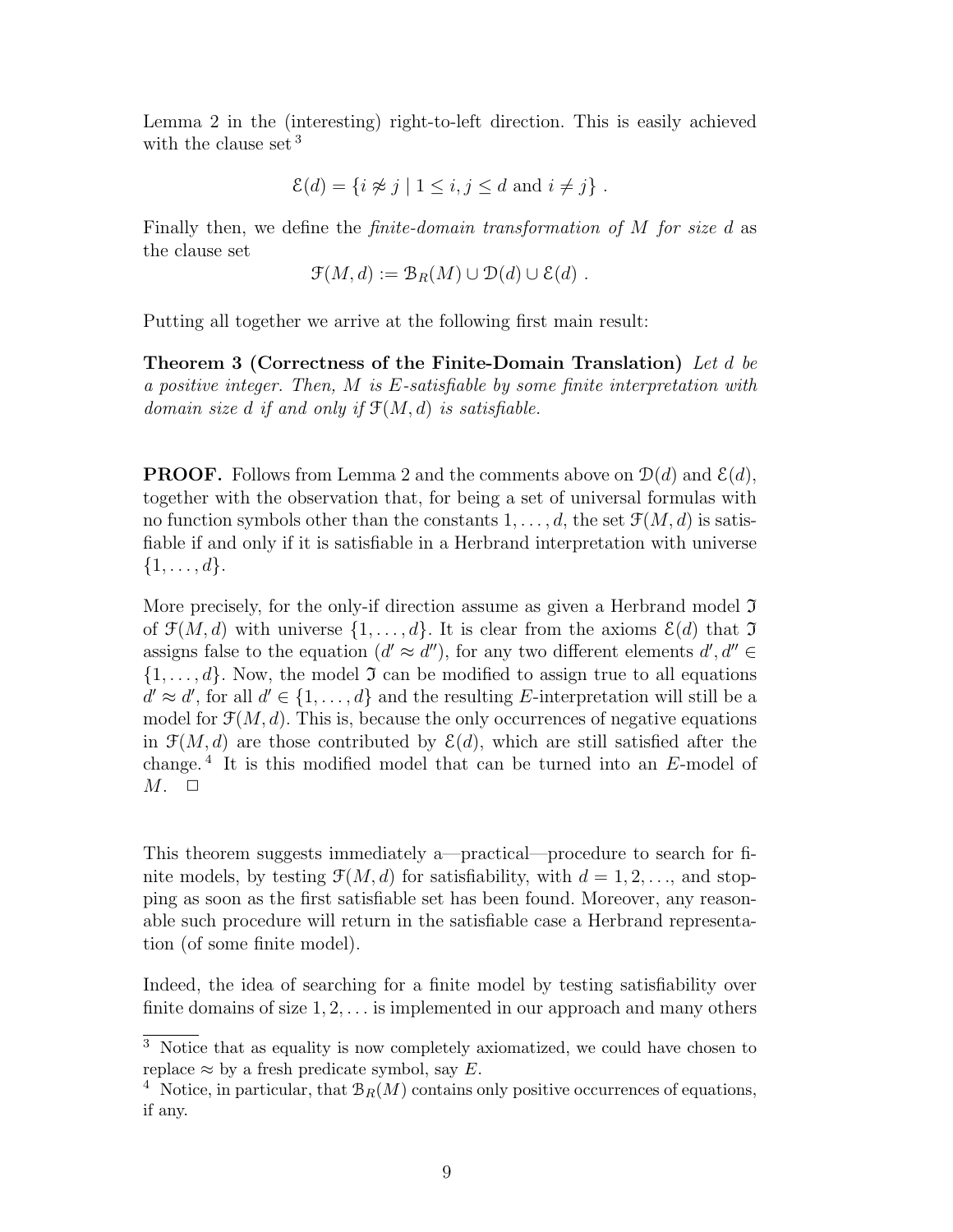(Paradox (Claessen and Sörensson, 2003), Finder (Slaney, 1992), Mace (Mc-Cune, 1994), Mace4 (McCune, 2003), SEM (Zhang and Zhang, 1995) to name a few).

# 4 Implementation

We implemented the transformation described so far within our theorem prover Darwin. In addition to being a full-blown theorem prover for first-order logic without equality, *Darwin* is a decision procedure for the satisfiability of functionfree clause sets, and thus is a suitable back-end for our transformation. We call the combined system FM-Darwin (for Finite Models Darwin).

Conceptually, FM-Darwin builds on Darwin by adding to it as a front-end an implementation of the transformation  $\mathcal F$  (Section 3.4), and invoking *Darwin* on  $\mathcal{F}(M, d)$ , for  $d = 1, 2, \dots$ , until a model is found. In reality, FM-Darwin is built *within Darwin* and differs from the conceptual procedure described so far as detailed below.

The difference consists in a number of technical improvements that help the performance of our method while preserving its correctness. These improvements are not difficult to prove correct, so for most of them we will leave the correctness proofs to the reader.

# 4.1 Preprocessing Improvements

# Initial Transformation

FM-Darwin implements some obvious optimizations over the transformation rules described in Section 3. For instance, the transformations  $(1)-(4)$  are done in parallel, depending on the structure of the current literal. Transformation (6) is done implicitly as part of transformation (7), when turning equations into relations. Also, when flattening a clause, the same variable is used to abstract different occurrences of identical subterms. The latter improvement, which is trivially satisfiability preserving, is justified by its very small cost in Darwin<sup>5</sup> and the fact that it leads to a significant performance improvement in a number of cases.

<sup>5</sup> Because common subexpressions are always shared.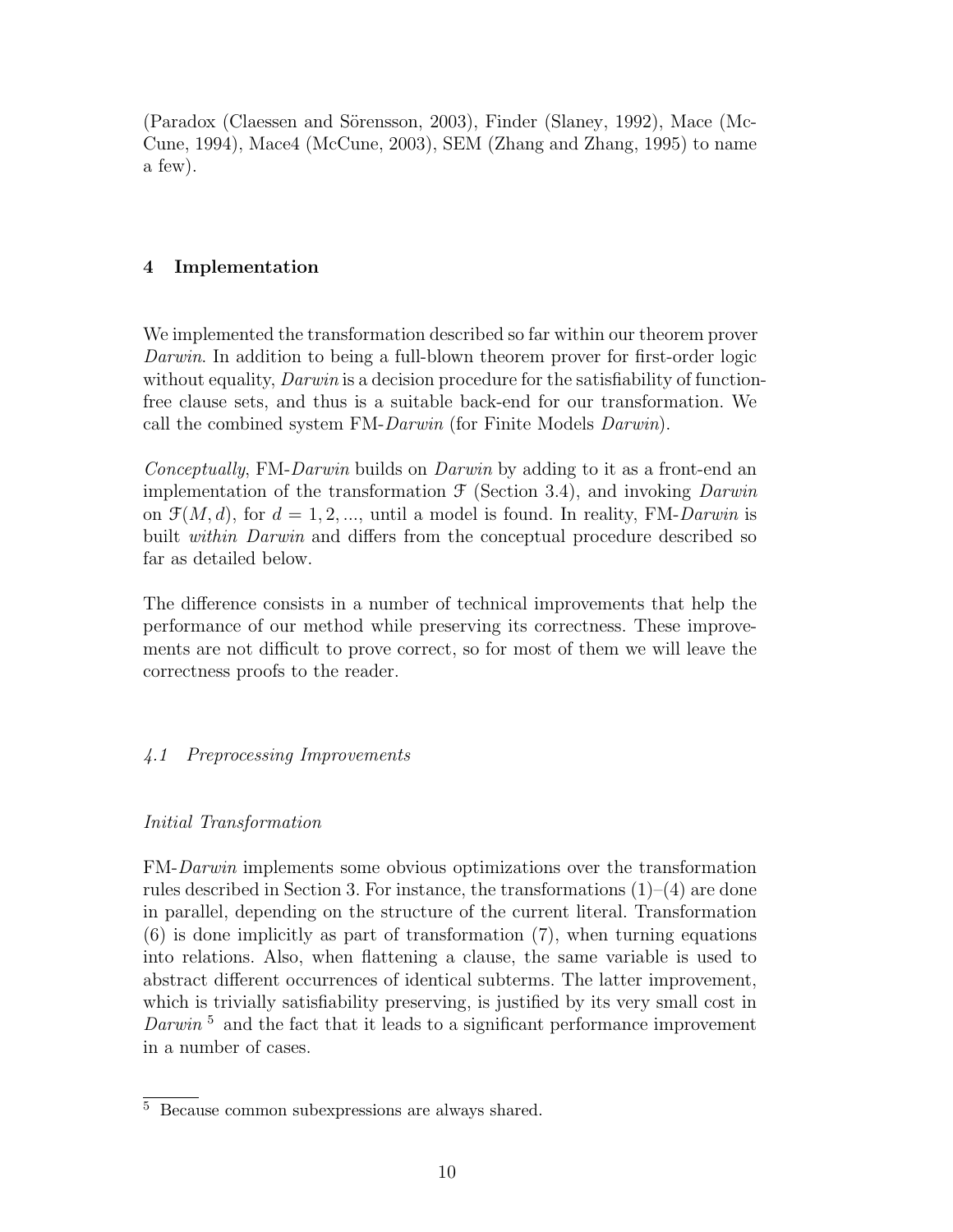Clauses with deep terms lead to long flat clauses. To avoid that, deep subterms can be extracted and named by an equation. For instance, the clause set

$$
P(h(g(f(x)), y)), \qquad Q(g(f(z)))
$$

can be replaced by the clause set

$$
P(h_2(x, y)), \qquad Q(h_1(z)), \qquad h_2(x, y) \approx h(h_1(x), y), \qquad h_1(x) \approx g(f(x))
$$

where  $h_1$  and  $h_2$  are fresh function symbols. When carried out repeatedly, reusing definitions across the whole clause set, this transformation yields shorter flattened clauses. It is not hard to show, especially when the extracted terms are ground, that this sort of transformation is satisfiability preserving. We do not delve in its formal definition and proof of correctness here because of the following.

We tried some heuristics for when to apply the transformation, based on how often a term occurs in the clause set, and how much larger the flattened clause would be without extracting some subterms first. The only consistent improvement on TPTP problems was achieved when definitions were introduced for ground terms only. This solved 16 more problems, 14 of which were Horn. Thus, currently only ground terms are extracted by default with this transformation in FM-Darwin.

#### Functionality Axioms

While our transformation does not require us to axiomatize functionality, experiments showed that doing so is more often beneficial than not, if only marginally overall. Therefore, by default we add the following functionality axiom for each predicate symbol  $R_f$ 

$$
\neg R_f(x_1,\ldots,x_n,d) \lor \neg R_f(x_1,\ldots,x_n,d')
$$

for all domain elements  $d, d'$  with  $d < d'$ . For additional flexibility, FM-Darwin leaves the user the option to omit these axioms.

#### Splitting Clauses

Systems like Paradox and Mace2 use transformations that, by introducing new predicate symbols, can split a flat clause with many variables into several flat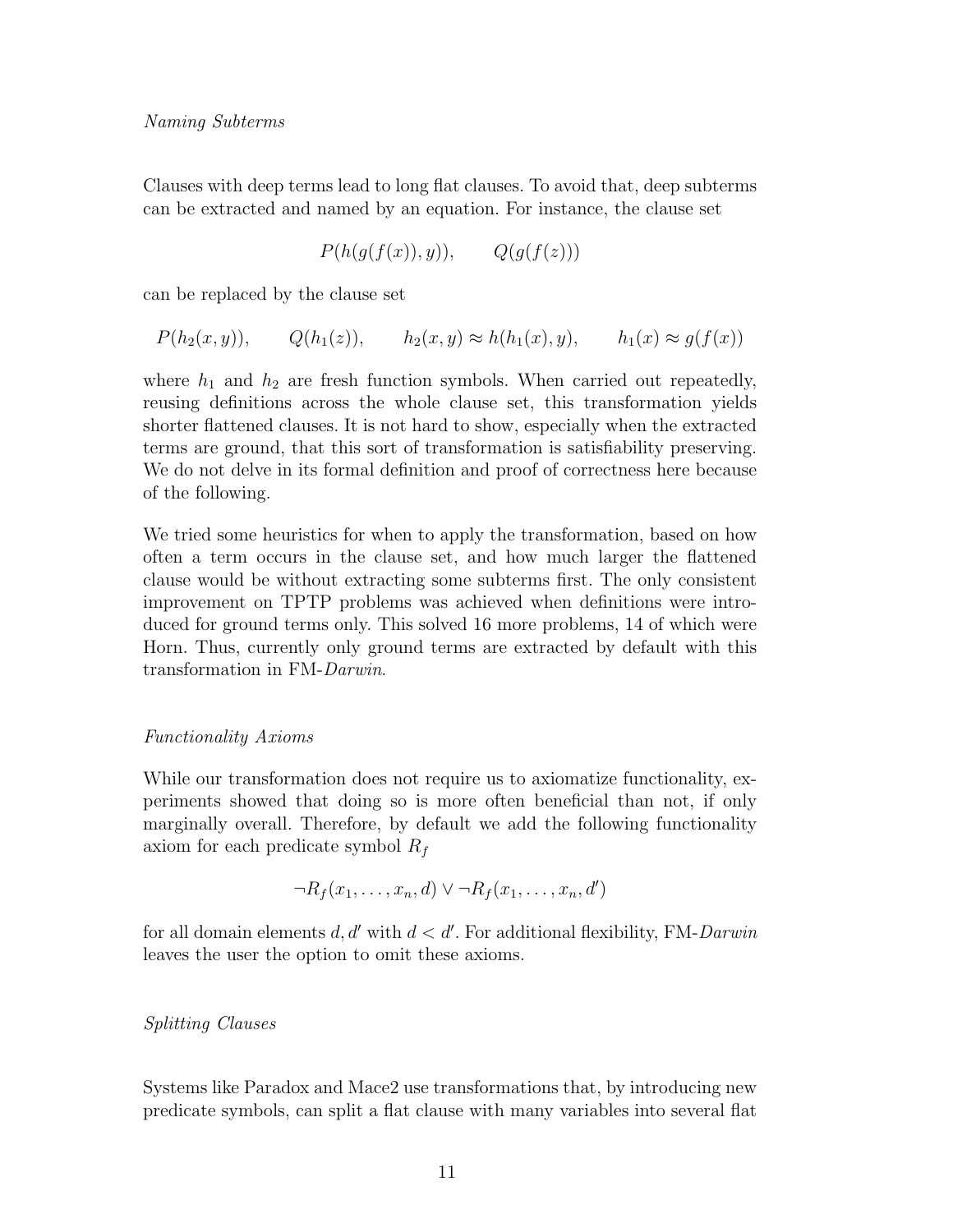clauses with fewer variables. For instance, a clause of the form

$$
P(x, y) \lor Q(y, z)
$$

whose two subclauses share only the variable  $y$  can be transformed into the two clauses

$$
P(x, y) \lor S(y) \qquad \neg S(y) \lor Q(y, z)
$$

where the predicate symbol in the *connecting* literal  $S(y)$  is fresh. It is well known that this sort of transformation preserves satisfiability. In this example, where the number of variables in a clause is reduced by from 3 to 2, procedures based on a full ground instantiation of the input clause set may benefit from of having to deal with the  $O(2n^2)$  ground instances of the new clauses instead of  $O(n^3)$  ground instances of the original clause.<sup>6</sup>

Now, reducing the number of variables per clause is not necessarily helpful in our case. Since (FM-)Darwin does not perform an exhaustive ground instantiation of its input clause set, splitting clauses can actually be counterproductive because it forces the system to populate its model representation with instances of connecting literals like  $S(y)$  above. Our experiments indicate that this is generally expensive unless the connecting literals contain no variables. Still, in contrast to Darwin, where in general clause splitting is only an improvement for ground connecting literals, for FM-Darwin splitting in all cases gives a slight improvement. In particular, in our experiments on the TPTP library (Section 5.2) it helped to solve eight additional satisfiable problems.

#### Symmetry Breaking

Symmetries, in particular value symmetries, have been identified as a major source of inefficiencies in constraint solving. A constraint satisfaction problem exhibits value symmetry if permuting the values of a partial solution for the problem (i.e., an assignment of values to a subset of the problem's variables that satisfies a subset of the constraints) gives another partial solution. Breaking such symmetries often produces considerable efficiency gains—with no loss of generality if one is not interested in symmetric solutions.

In our context, it is easy to break some of the value symmetries introduced by assigning domain values to constant symbols. Suppose  $\Sigma_F$  contains m constants  $c_1, \ldots, c_m$ . Recall that  $\mathcal{D}(d)$  contains, in particular, the axioms shown in Figure 1(a). Similarly to what is done with Paradox, these axioms can be replaced by the more *triangular* form shown in Figure 1(b). It is easy to see

 $\overline{6}$  A similar observation is made in (Kautz and Selman, 1996) and is used successfully to solve planning problems by reduction to SAT.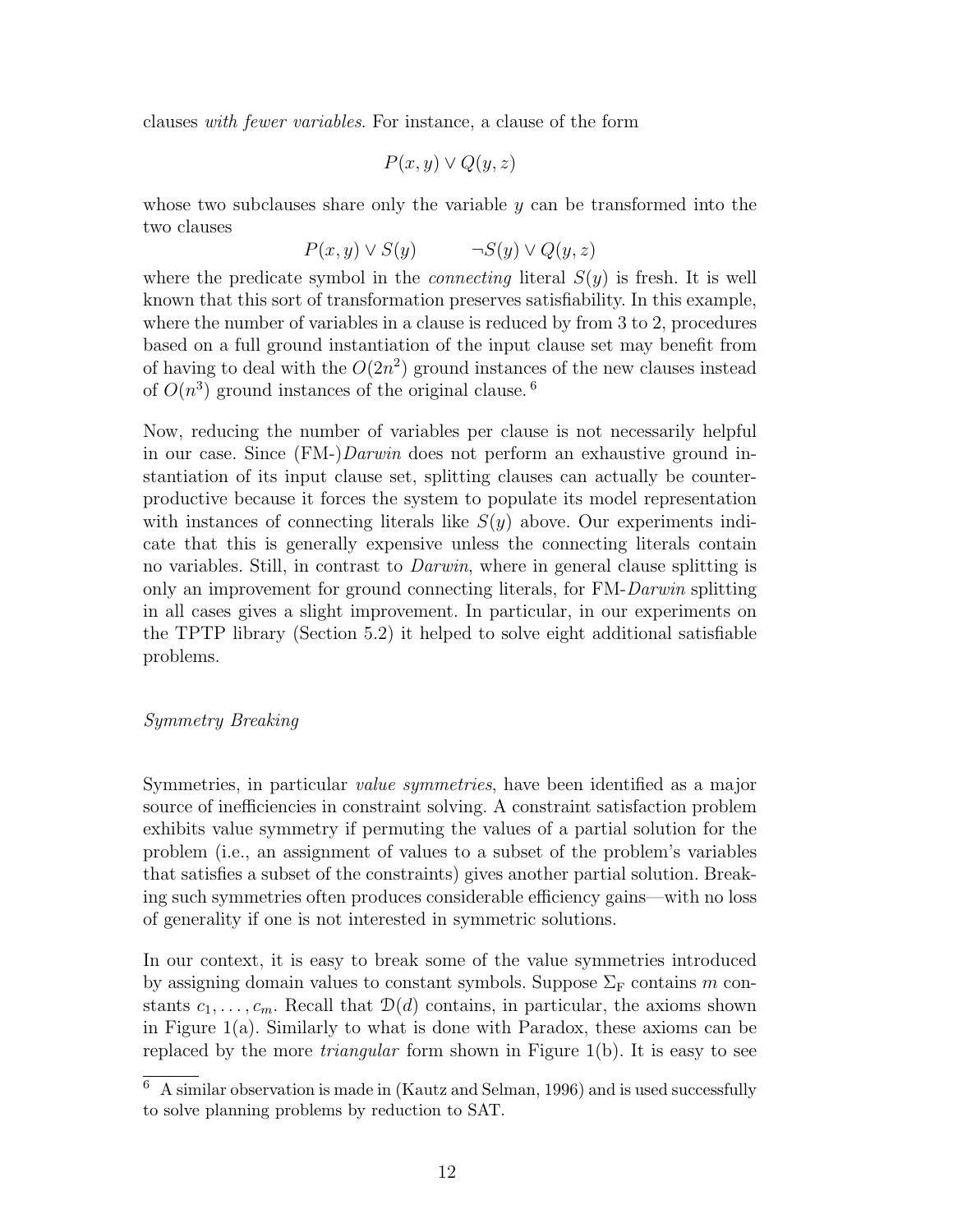$$
R_{c_1}(1) \vee \cdots \vee R_{c_1}(d) \qquad R_{c_1}(1) \vee \cdots \vee R_{c_2}(d) \qquad R_{c_2}(1) \vee R_{c_2}(2) \qquad \qquad \vdots
$$
  
\n
$$
\vdots \qquad R_{c_d}(1) \vee \cdots \vee R_{c_d}(d) \qquad \qquad \vdots
$$
  
\n
$$
R_{c_{d+1}}(1) \vee \cdots \vee R_{c_{d+1}}(d) \qquad \qquad \vdots
$$
  
\n
$$
R_{c_{m}}(1) \vee \cdots \vee R_{c_{m}}(d) \qquad \qquad \vdots
$$
  
\n(a) (b)

Fig. 1. Totality axioms for constants and their triangular form

that the triangular form has less satisfying interpretations over the domain  $\{1,\ldots,d\}$  than the first form, and that, nevertheless, any interpretation satisfying the first form is isomorphic to an interpretation satisfying the second. In fact, one could further strengthen the symmetry breaking axioms by adding (unit) clauses like  $\neg R_{c_1}(2), \ldots, \neg R_{c_1}(d)$ . We do not add them, however, as they do not constrain the search for a model further (they are all pure).

This improvement is quite effective, especially when combined with others. In concrete, it yields speed ups on all problems, allowing the system to solve between 40 and 70 additional satisfiable TPTP problems, depending on whether it is used alone or with sort inference (described next).

We point out that a similar symmetry breaking trick exists for unary function symbols. This one however is not effective for FM-Darwin; hence we do not describe it here and instead refer the reader to (Claessen and Sörensson, 2003) where it is illustrated for Paradox.

#### Sort Inference

Like Paradox, FM-*Darwin* performs a kind of sort inference to improve the effectiveness of symmetry breaking. Our sort inference algorithm is essentially the same as the type reconstruction algorithm used in programming languages with parametric types (but no subtypes) such as ML.<sup>7</sup>

At the beginning, each function and predicate symbol of arity n in  $\Sigma$  is assigned a type, respectively of the form  $S_1 \times \ldots \times S_n \to S_{n+1}$  and  $S_1 \times \ldots \times S_n$  where all sorts  $S_i$  are initially distinct. Each term in the input clause set is assigned

 $\sqrt{7}$  An earlier use of it in automated deduction in (unsorted) first-order logic can be found in (Baumgartner et al., 1997).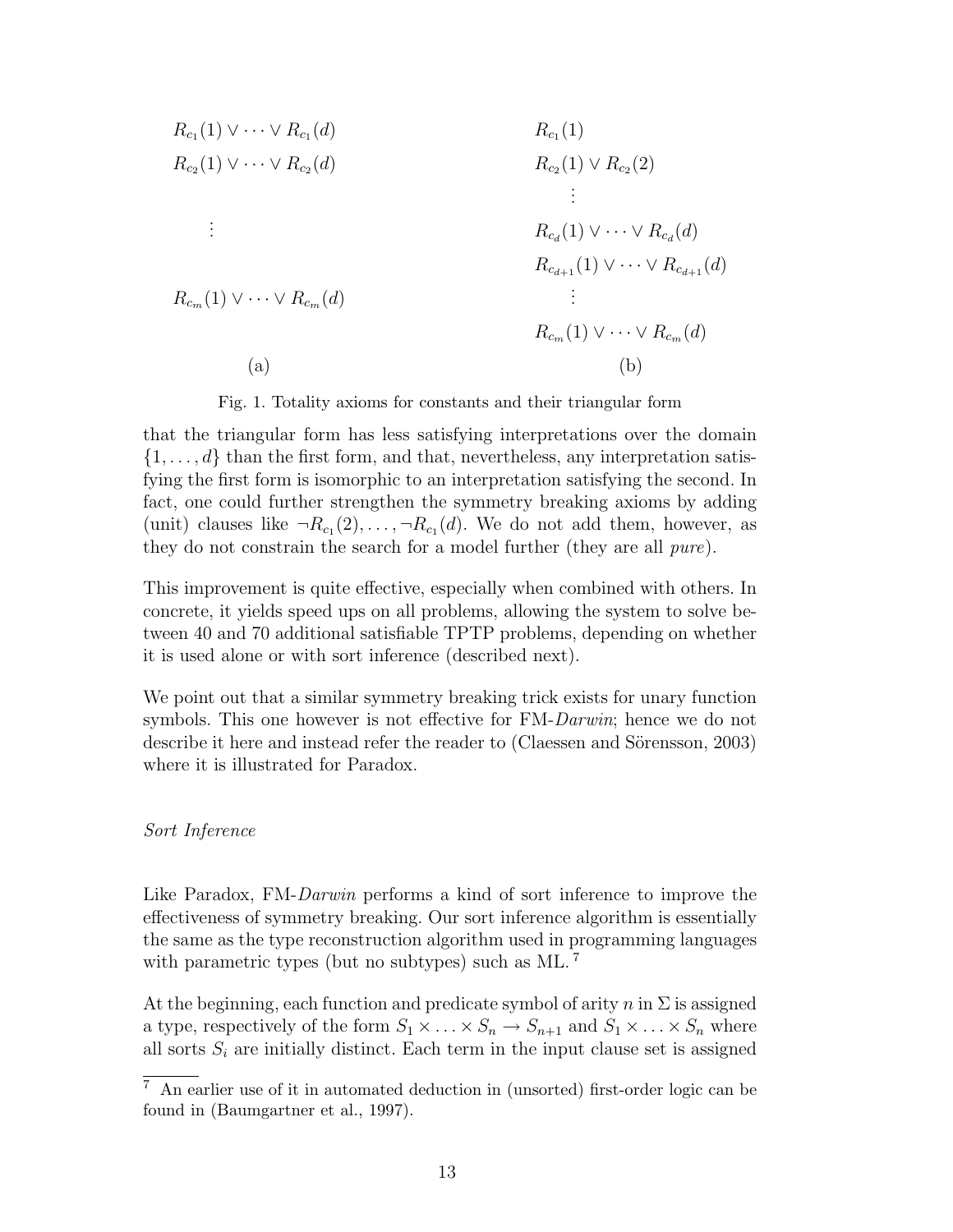the result sort of its top symbol. Two sorts  $S_i$  and  $S_j$  are then identified based on the input clause set by applying a union-find algorithm with the following rules. First, the sorts assigned to different occurrences of the same variable in a clause are identified; second, the result sorts of two terms  $s$  and  $t$  in an equality s  $\approx t$  are identified; third, for each term or atom of the form  $f(\ldots,t,\ldots)$  the argument sort of f at t's position is identified with the sort of  $t$ .

All sorts left at the end are taken to be disjoint and of the same size. In essence, this is achieved by using annotated versions  $\{1^S, \ldots, d^S\}$  of the domain values for each sort S. This way, when a sorted model is found it can be translated into an unsorted model by an isomorphic translation of each sort into a single domain of size d.

Searching for a sorted model instead of an unsorted one allows the system to apply the symmetry breaking axioms independently for each sort. For example, if the constant symbols in  $\Sigma$  were a, b, c and d, and we used them in alphabetical order in the totality axioms, for the unsorted problem we would get the triangular form

 $R_a(1), R_b(1) \vee R_b(2), R_c(1) \vee R_c(2) \vee R_c(3), R_d(1) \vee R_d(2) \vee R_d(3) \vee R_d(4).$ 

In contrast, if sort inference determined  $a, b$ , and c to be of one sort and d of a different sort, say, the axioms would be

$$
R_a(1), R_b(1) \vee R_b(2), R_c(1) \vee R_c(2) \vee R_c(3), R_d(1).
$$

The latter axiomatization amounts to recognizing, and breaking, more symmetries than in the unsorted case, and leads to substantial reductions in the search space as well as improvements in performance.

In practice, sort inference produces more than one sort for more than 40% of all TPTP problems, and in particular for more than 60% of all satisfiable ones. Applying symmetry-breaking by sort then leads to about 30 additional solved problems and a general speed up of a factor of two, compared to symmetry breaking in the unsorted case.

It is worth noting that, by also reducing the number of possible ways to order the input constants for the triangular form totality axioms, sorting also makes the whole system more robust, since different orders can have a dramatic impact on the shape of the search space.

# Meta Modeling

Recall from step (7) in the transformation (Section 3.2) that every function symbol is turned into a predicate symbol. In our actual implementation, we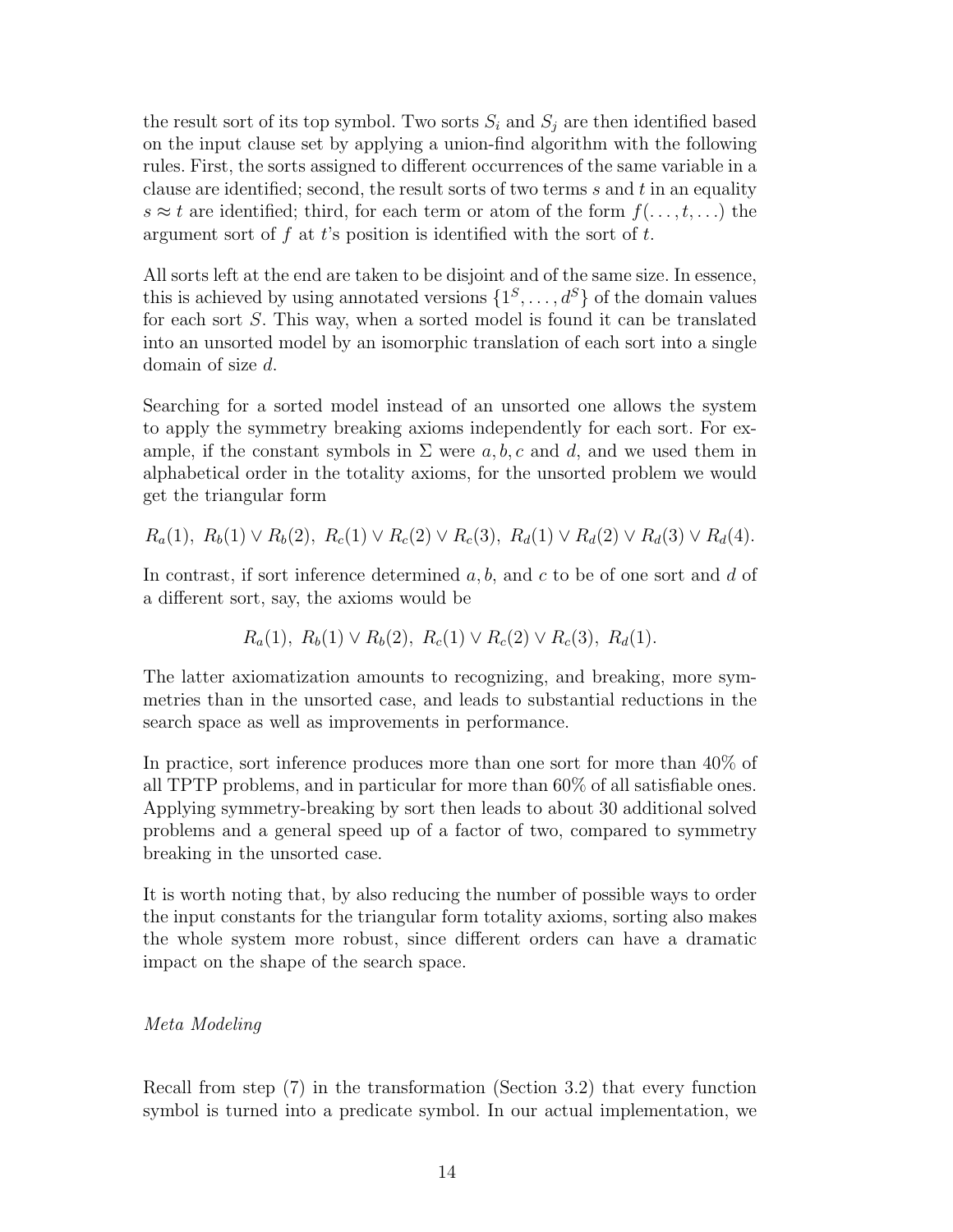go one step further and use a meta modeling approach that can make the final clause set produced by our translation more compact, and generally speed up the search as well, thanks to the way models are built in the Model Evolution calculus. The idea is the following.

For every  $n > 0$ , instead of generating an  $n + 1$ -ary relation symbol  $R_f$  for each *n*-ary function symbol  $f \in \Sigma_F$  we use an  $n + 2$ -ary relation symbol  $R_n$ , for all n-ary function symbols. Then, instead of translating a literal of the form  $f(x_1, ..., x_n) \not\approx y$  into the literal  $\neg R_f(x_1, ..., x_n, y)$ , we translate it into the literal  $R_n(f, x_1, ..., x_n, y)$ , treating f as a zero-arity symbol. The advantage of this translation is that instead of needing one totality axiom per relation symbol  $R_f$  with  $f \in \Sigma_F$ , we only need one per function symbol *arity* (among those found in  $\Sigma_F$ ). For example, if the  $\Sigma_F$  contains the function symbols  $f_1, \ldots, f_n$  of arity n, then instead of one totality axiom per function symbol

$$
R_{f_1}(x_1,\ldots,x_n,1) \vee \cdots \vee R_{f_1}(x_1,\ldots,x_n,d)
$$

$$
\cdots
$$

$$
R_{f_n}(x_1,\ldots,x_n,1) \vee \cdots \vee R_{f_n}(x_1,\ldots,x_n,d)
$$

it suffices to have the following single totality axiom for all function symbols of arity n

$$
R_n(y, x_1, \ldots, x_n, 1) \vee \cdots \vee R_n(y, x_1, \ldots, x_n, d)
$$

where the variable  $y$  is meant to be quantified over the (original) function symbols in  $\Sigma_{\rm F}$ . Furthermore, in all reasonable proof procedures based on the Model Evolution calculus  $y$  will be instantiated in a totality axiom only if there is a complementary literal of the form  $\neg R_n(f, x'_1, \ldots, x'_n, d)$ , thus ensuring that y will be instantiated only with zero-arity symbols representing function symbols of arity  $n<sup>8</sup>$ . Note that the zero-arity symbols representing the original function symbols in the input are in addition to the domain constants, and of course never interact with them. <sup>9</sup>

Meta modeling is not a new idea. Similar forms of it were already extensively used in early applications of automated reasoning in Artificial Intelligence (see, e.g., (Genesereth and Nilsson, 1987)). While its correctness is not as immediate as in the case of the other transformations presented so far, we do not discuss it here because meta modeling turns out to provide only a very modest improvement in FM-Darwin, in terms of time as well as memory. We think there are several reasons for this. First, the generalization can only pay

<sup>8</sup> While this is not required for correctness, it ensures that the transformation does not increase the search space.

 $9$  They are intuitively of a different sort S. Moreover, by the Herbrand theorem, we can consider with no loss of generality only interpretations that populate the sort S precisely with these constants, and no more.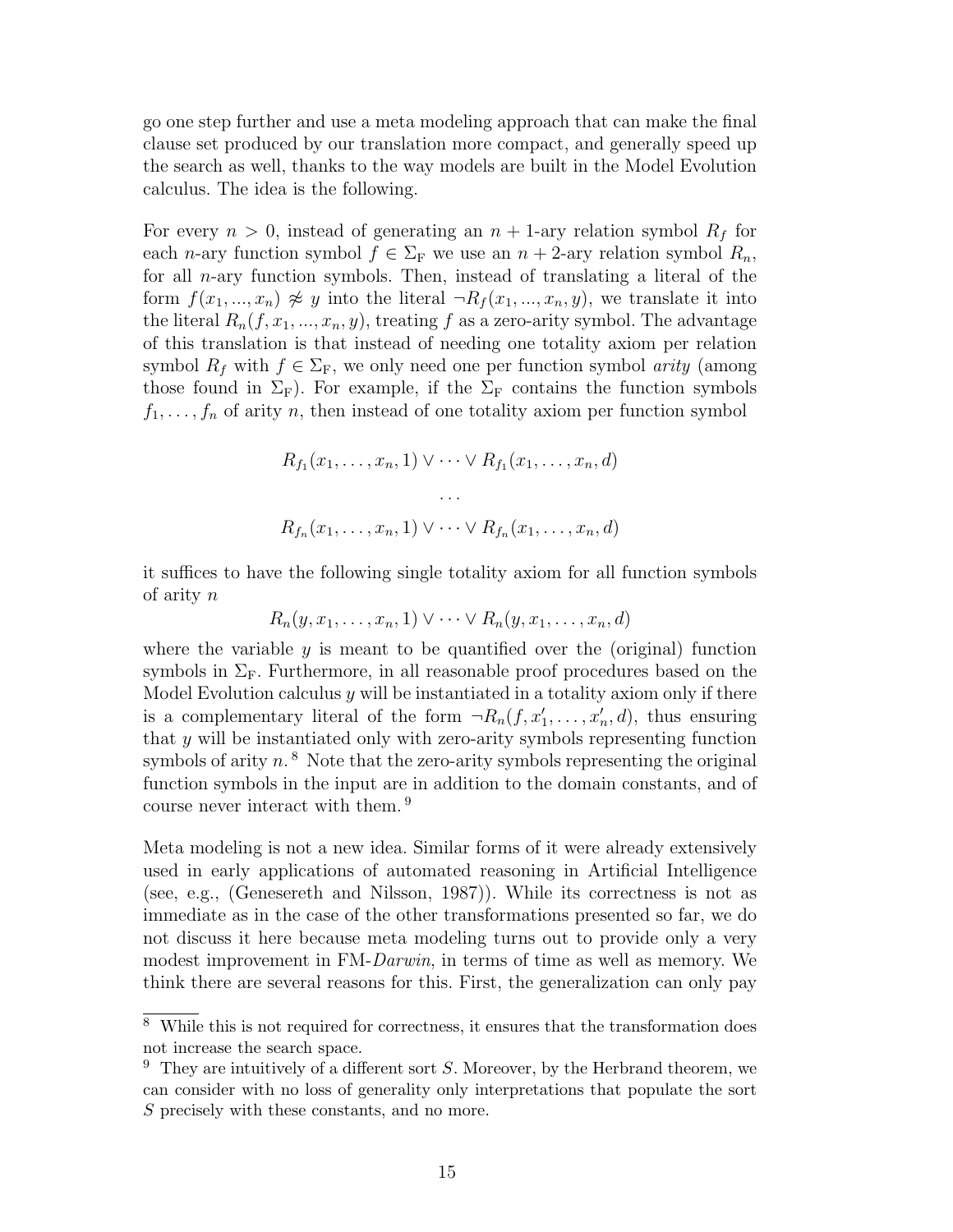off (and consequently is only applied) if for a given arity there are at least two symbols of that arity, otherwise it merely introduces unification overhead. Second, the symmetry breaking axioms prevent its application to constant symbols. Third, when sort inference is applied it is not enough to generalize function symbols by arity alone, instead their sorts have to be taken into account as well. Altogether this makes it questionable whether the increase in complexity introduced by this transformation is justified.

# Initial Domain Size

Following again the example of Paradox, FM-Darwin performs some static analysis of the input clause set to quickly determine a (possibly suboptimal) lower bound  $k$  on the cardinality of any model of the clause set. Roughly, this is done by identifying cliques of disequations entailed by the clause set. Then, the search starts with  $k$  as the initial domain size instead of 1.

The computation of a lower bound is done by default because of its very small overhead. However, we must add that in our experiments it did not lead to any substantial performance improvement overall.

# 4.2 Run-time Improvements

### Restarts

The search for models of increasing size is built in *Darwin*'s own restarting mechanism. For refutational completeness Darwin explores its search space in an iterative-deepening fashion with respect of certain depth measures. The same mechanism is used in FM-Darwin to restart the search with an increased domain size  $d+1$  if the input problem has no models of size d.

By modifying the treatment of equality we could allow for increasing the domain size in steps greater than 1. That is, when going from domain size  $d$  to domain size  $d+m$ , we would add the axioms  $\mathcal{E}(d+1)$  instead of  $\mathcal{E}(d+m)$ . This would enforce a lower domain size of  $d+1$  instead of  $d+m$ . Furthermore, as Darwin has no native support for equality we would need to add the standard axioms of equality, that is reflexivity, symmetry, transitivity, and predicate substitution axioms. This ensures that the domain elements are in an equivalence relation, if a model of domain size smaller than  $d + m$  is found. Since it turned out in our experiments that this approach is significantly less efficient, we consider in the following only a fixed increment of 1.

Because the clause sets  $\mathcal{F}(M, d)$  and  $\mathcal{F}(M, d+1)$ , for any d, differ only in the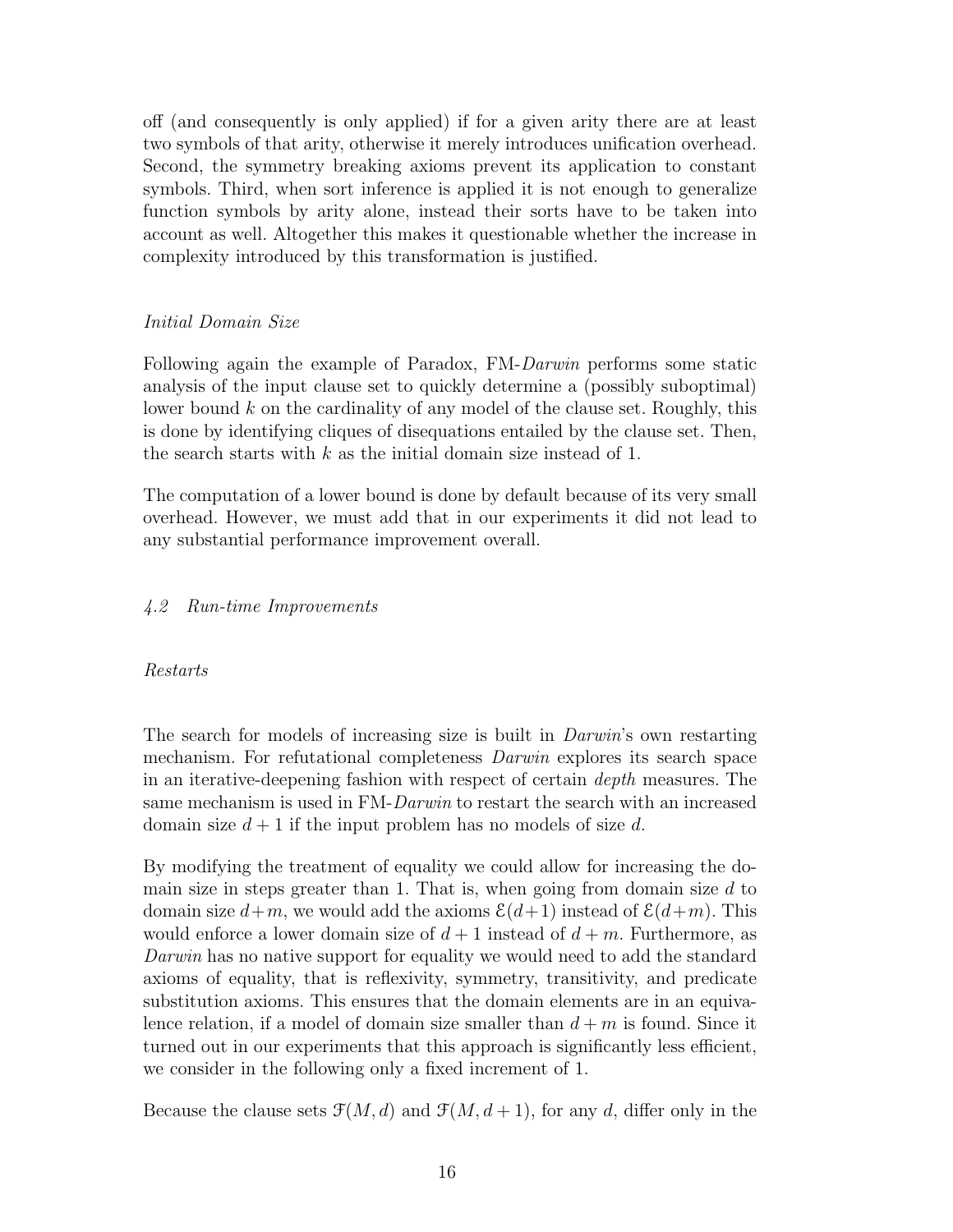their subsets  $\mathcal{D}(d) \cup \mathcal{E}(d)$  and  $\mathcal{D}(d+1) \cup \mathcal{E}(d+1)$ , respectively, there is no need to re-generate the constant part, and this is not done.

#### Conflict-based Learning

Similarly to SAT solvers based on the DPLL procedure, Darwin has the ability to learn new (entailed) clauses—or lemmas—in failed branches of a derivation. Using learned lemmas is helpful in pruning later branches of the search space (Baumgartner et al., 2006b). Some of the learned lemmas are independent from the current domain size and so can be carried over to later iterations with larger domain sizes. To do that, each clause in  $\mathcal{D}(d+1)$  is actually *guarded* by an additional literal  $D_d$  standing for the current domain size. In FM-Darwin, lemmas depending on the current domain size d, and only those, retain the guard  $D_d$  when they are built, making it easy to eliminate them when moving to the next size  $d+1$ .

Inspired by the mechanism used in (Jia and Zhang, 2006) for a constraintbased model finder, lemmas produced by Darwin can in some cases be generalized in FM-Darwin. The basic idea of (Jia and Zhang, 2006) is to store explored branches of the search tree so that later in the search branches that are redundant due to some isomorphism can be detected and pruned. However, in contrast to their approach, ours does not need an additional data structure to store this information. That information can be incorporated into the existing lemma learning mechanism, and more compactly, too, since lemmas capture the reason for a failure in a branch, instead of the whole branch.

The idea is the following. Assume for now, just for simplicity, that we do not perform any sort inference on the input clause set M (or that the sort inference procedure generates a single sort  $S$ ). When the number m of input constants (of sort  $S$ ) is smaller than the current domain size  $d$ , the symmetry breaking triangular form for the totality axioms forces the first  $m$  domain values to be the interpretation of the input constants, but imposes no constraints on the remaining  $d - m$  domain values.<sup>10</sup> As a consequence, every Herbrand model I of the clause set  $\mathcal{F}(M, d)$  is invariant under any permutation p of  $(m+1,\ldots,d)$ . In other words, if the model satisfies a ground literal L, it will also satisfy the literal obtained by applying  $p$  to  $L$ . This means that whenever  $\mathcal{F}(M, d)$  entails a formula  $\varphi(v_1, \ldots, v_k)$  containing the domain values  $v_1, \ldots, v_k$ 

<sup>10</sup> Note that naming of subterms and splitting of clauses might introduce Skolem constants, to which symmetry breaking is applied just as to an input constant, thus potentially increasing the number of constrained domain elements.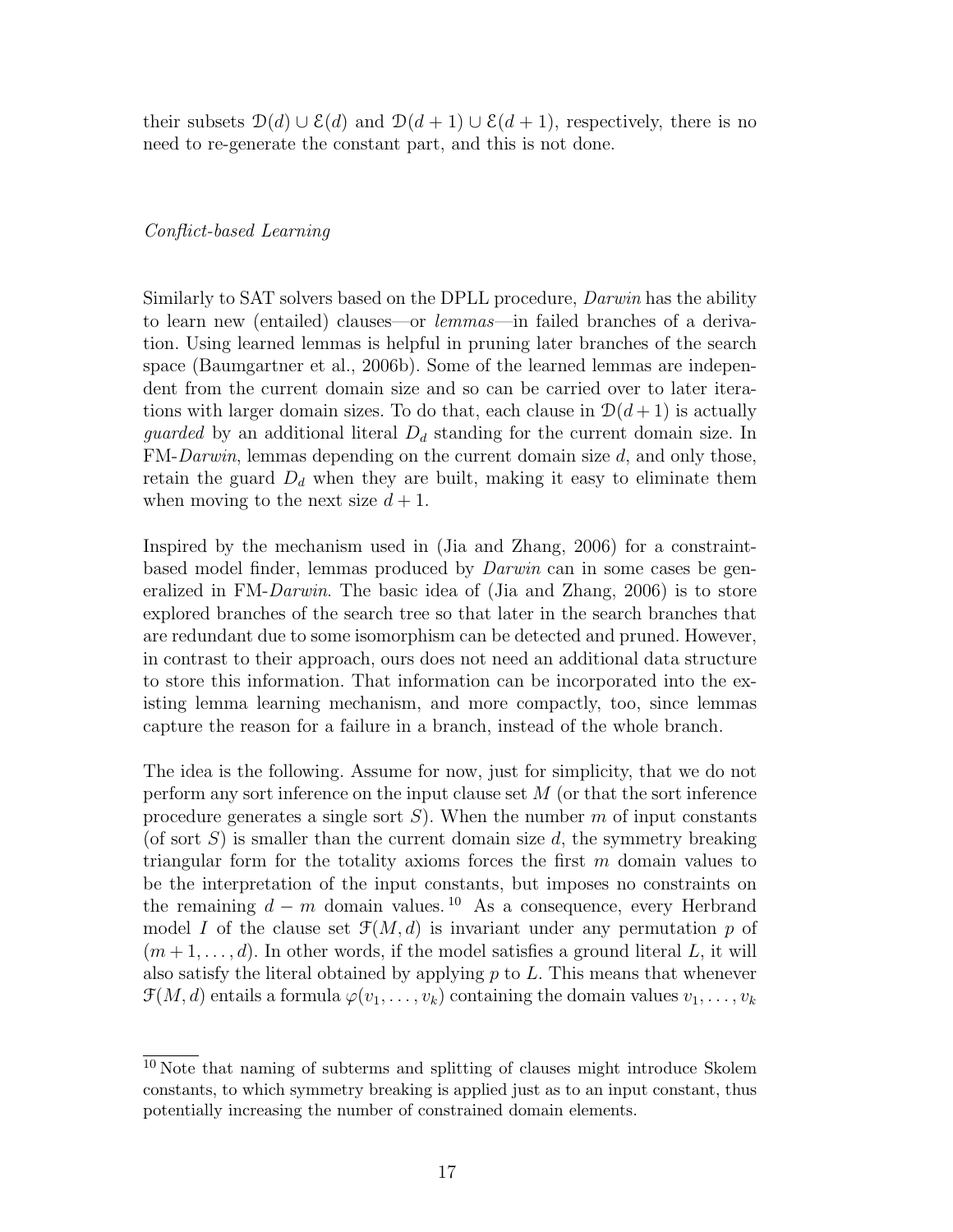from  $\{m+1,\ldots,d\}$  it will also entail the formula

$$
\forall x_1, \ldots, x_k. \bigwedge_{1 \leq i \leq k} x_i \in \{m+1, \ldots, d\} \land \bigwedge_{1 \leq i < j \leq k} x_i \not\approx x_j \Rightarrow \varphi(x_1, \ldots, x_k)
$$

where  $\varphi(x_1,\ldots,x_k)$  is obtained from  $\varphi(v_1,\ldots,v_k)$  by replacing, for each i, every occurrence of the value  $v_i$  with the fresh variable  $x_i$ .

In the general case of more than one sort, this kind of generalization is applied to lemmas containing unconstrained domain constants as follows. During preprocessing, the system adds to  $\mathcal{F}(M, d)$  a unit clause of the form  $Per^S(v)$  (for "v is permutable in  $S$ ") for each inferred sort S and domain value v of sort S that is unconstrained by the symmetry breaking axioms for S. Then, during search, every computed lemma  $C(v_1, \ldots, v_k)$  containing unconstrained values  $v_1, \ldots, v_k$  of sort S, say, is generalized to the lemma

$$
\bigvee_{1 \leq i \leq k} \neg Per^S(x_i) \vee \bigvee_{1 \leq i < j \leq k} x_i \approx x_j \vee C(x_1, \dots, x_k)
$$

where  $x_1, \ldots, x_k$  are fresh variables (of sort S). This lemma is then further generalized by applying to it the same process but for another sort, until all unconstrained domain values have been eliminated.

With the resulting generalized lemma the system can break more symmetries at run time than with the original lemma. In fact, the search process will avoid not just any (candidate) model I that falsifies the original lemma but also any model obtained from  $I$  by a well-sorted permutation of the unconstrained domain values.

Combined with the improvement described next, which reduces the overhead of using longer clauses, generalized lemmas lead to shorter derivations, a smaller search space *and* smaller run-times overall. Nevertheless, while using the original lemmas leads in general to a significant speed up of a factor of 2 to 4 (see (Baumgartner et al., 2006b) for details), the magnitude of the further lemma generalization in our experimental evaluation was so far minimal. Specifically, the additional speed up factor is only 1.11 over the whole TPTP library. More important, the number of solved problems is essentially unchanged.

#### Constraint-based approach

FM-Darwin has a facility for treating equality and permutability predicates as built-in constraints. In this approach, every clause of the form

$$
C \vee \bigvee_{i,\iota} \neg Per^{S_{\iota}}(x_i) \vee \bigvee_{i,j} x_i \approx x_j
$$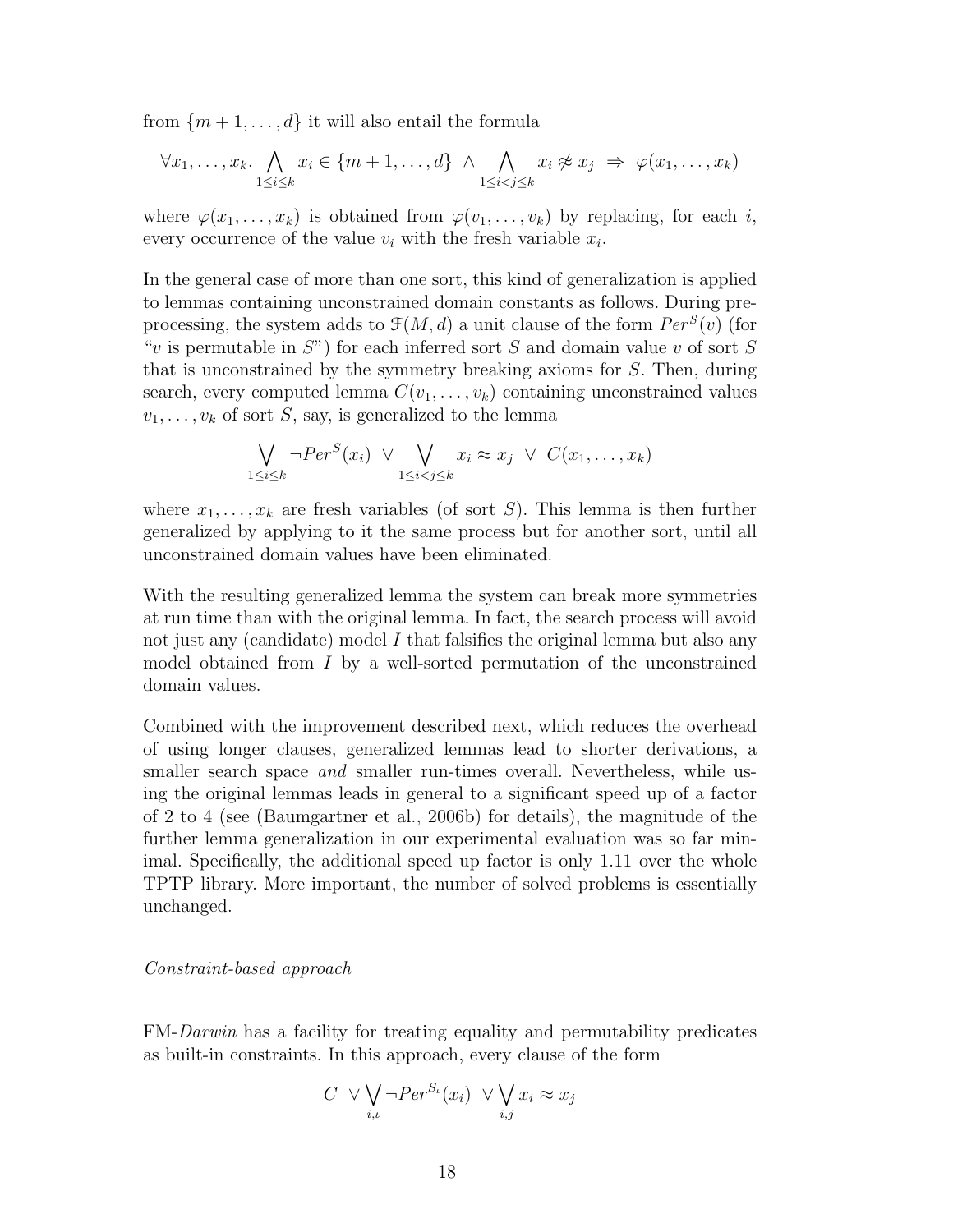where  $C$  contains no disequations and no permutability literals, is rewritten as a *constrained clause* of the form  $C | \Gamma$  where  $\Gamma$  is the constraint set

$$
\bigcup_{i,\iota} \{Per^{S_{\iota}}(x_i)\} \ \cup \ \bigcup_{i,j} \{x_i \not\approx x_j\} \ .
$$

Darwin's inference process is based on generating instances of its input clause set  $M'$ —in this case of the set  $\mathcal{F}(M, d)$  plus any lemmas added along the way—and choosing literals from these instances to build a candidate model of the clause set. These instances are generated by computing certain unifiers, called *context unifiers*, for each clause C in  $M'$ , and applying them to  $C$ see (Baumgartner et al., 2006a) for more details.

In the regular approach, if the clause contains an equation  $x \approx y$  with x and  $y$  of some sort  $S$ , the computation of the context unifiers will attempt to instantiate  $x$  and  $y$  to all domain values for  $S$ . Similarly, if the clause contains a permutability literal  $Per^S(x)$ , it will attempt to instantiate x to all unconstrained domain values for S.

In the constraint-based approach, context unifiers are computed as usual but using only the clause part C of a constrained clause  $C | \Gamma$ . Then, each context unifier  $\sigma$  for C is further refined into the unifier  $\sigma\theta$  for each solution  $\theta$  of the constraint  $\Gamma \sigma$  over the sort domains. These solutions are computed using constraint satisfaction techniques that treat sort assignments to variables as well as permutability constraints as domain constraints, and disequations as disequality constraints.

The main advantages of this approach are that (i) it is not necessary to include in  $\mathcal{F}(M, d)$  the quadratically many ground disequations  $v \not\approx v'$  for all distinct domain values nor the linearly many ground permutability predicates  $Per^S(v)$ ; (ii) Darwin's inference rules operate on shorter clauses, especially in case of generalized lemmas, and (iii) computing the context unifiers  $\sigma\theta$  using the specialized constraint solving algorithm for the  $\theta$  part is more efficient than computing  $\sigma\theta$  directly with *Darwin*'s context unification procedure.

We finally remark that meta modeling and generalized lemma learning are the only improvements specific to the targeted function-free clause logic, and potentially to the Model Evolution calculus. All other optimizations are applicable in the original propositional MACE-style setting as well.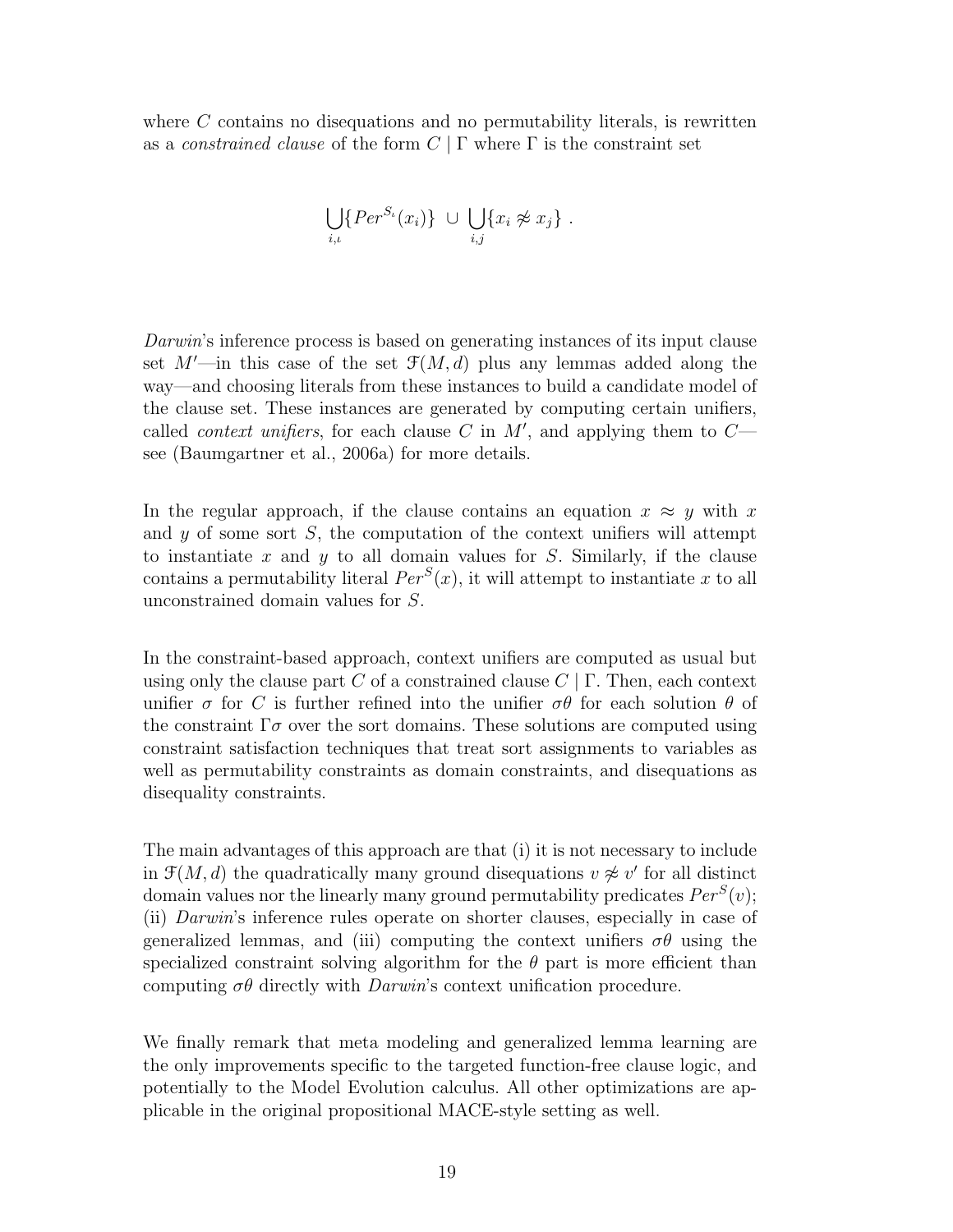# 5 Experimental Evaluation

#### 5.1 Space Efficiency

As we have seen, our reduction to a clause set  $\mathcal{F}(M, d)$  encoding finite Esatisfiability is heavily influenced by the one done in Paradox, but with the difference that in Paradox the whole counterpart of our clause set  $\mathcal{F}(M, d)$  is grounded out, simplified and fed into a SAT solver.

Feeding the set  $\mathfrak{F}(M, d)$  directly instead to a theorem prover capable of deciding the satisfiability of function-free clause sets has the advantage of often being more space-efficient: in Paradox, as the domain size  $d$  is increased, the number of ground instances of a clause grows exponentially in the number of variables in the clause (Claessen and S¨orensson, 2003). In contrast, in our transformation no ground instances of the clause set F are produced. The subsets D and  $\mathcal E$  do grow with the domain size d; however, the number of clauses in  $\mathcal{D}(d)$  remains constant, while their length grows only linearly in d. The number of clauses in  $\mathcal{E}(d)$ , which are all unit, grows instead quadratically.

As far as preprocessing the input clause set is concerned then, our approach already has a significant space advantage over Paradox's. This is crucial for problems that have models of a relatively large size (more than 6 elements, say, for function arities of 10), where Paradox's eager conversion to a propositional problem is simply unfeasible because of the huge size of the resulting formula. A more accurate comparison, however, needs to take the dynamics of model search into account.

By using *Darwin* as the back-end for our transformation, we are able to keep space consumption down also during search. Being a DPLL-like system, Dar $win$  never derives new clauses.<sup>11</sup> The only thing that grows unbounded in size in Darwin is the context, the data structure representing the current candidate model for the problem. With function-free clause sets the size of the context depends on the number of possible ground instances of input *literals*, a much smaller number than the number of possible ground instances of input *clauses*. In addition, our experiments show that the context basically never grows to its worst-case size.

The different asymptotic behaviours between FM-Darwin and Paradox can be verified experimentally with the following simple problem.

**Example 4 (Too big to ground)** Let p be an n-ary predicate symbol, let

 $11$  Except for lemmas of which, however, it keeps only a fixed number during a derivation.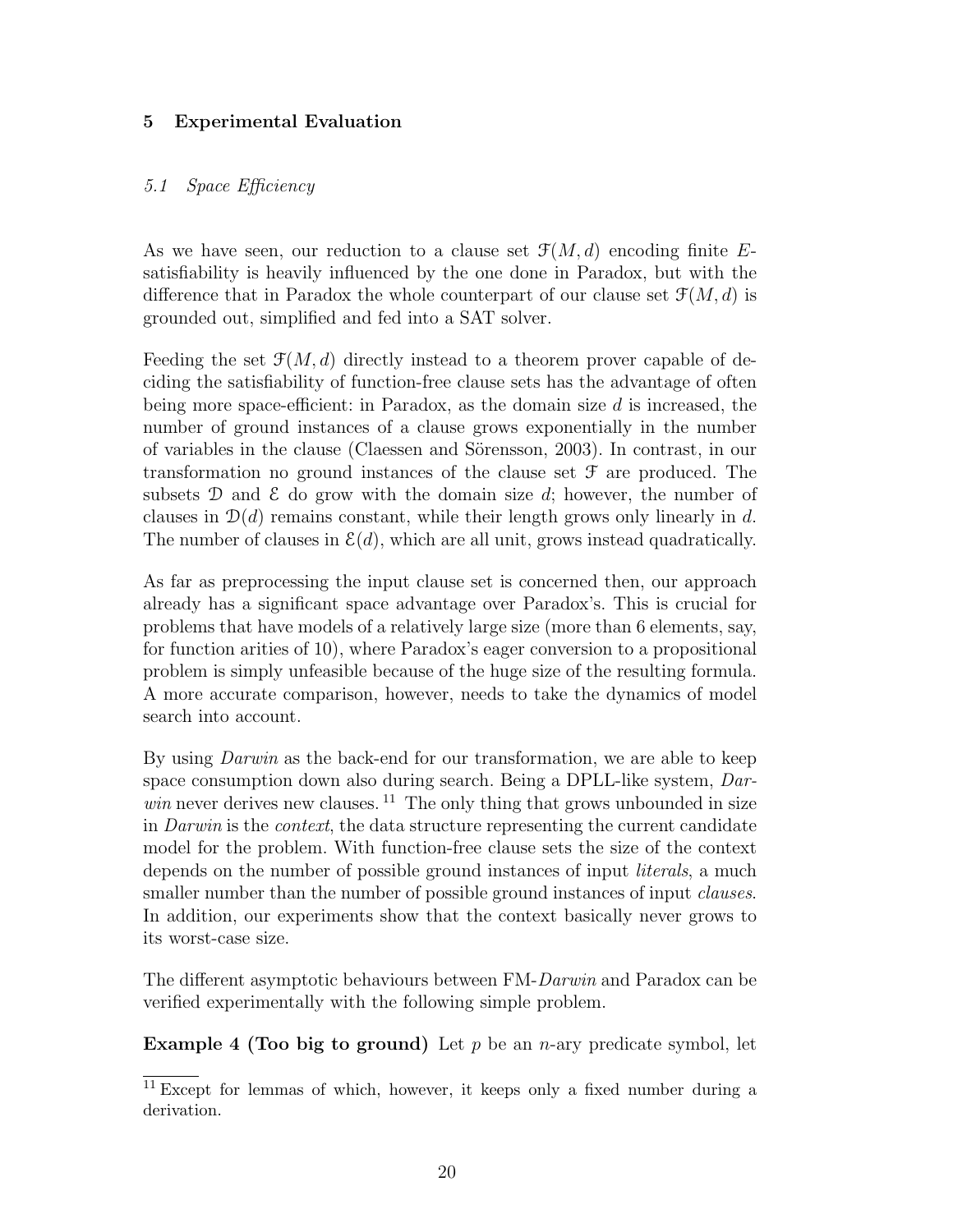|    | $FM-Darwin$     |     |         | <b>Mace4</b>   |        | Paradox                     |       |  |
|----|-----------------|-----|---------|----------------|--------|-----------------------------|-------|--|
| n  | $\mathrm{Cont}$ | Mem | Time    | Time           | Vars   | Clauses                     | Time  |  |
| 3  | 14              | 1   | $\lt 1$ | $<$ 1          | 14     | $\Omega$                    | $<$ 1 |  |
| 4  | 24              | 1   | $<$ 1   | $<$ 1          | 301    | 123                         | $<$ 1 |  |
| 5  | 37              | 1   | $\lt 1$ | $\lt 1$        | 3192   | 534                         | $<$ 1 |  |
| 6  | 53              |     | $<$ 1   | $<$ 1          | 46749  | 7919                        | < 1   |  |
|    | 72              | 1   | 1.1     | 178            | 823666 | 46749                       | 12    |  |
| 8  | 94              | 1   | 5.1     | Fail at size 7 |        | Inconclusive, size $\geq 7$ | 36    |  |
| 9  | 119             | 1   | 50      | Fail at size 6 |        | Inconclusive, size $\geq 5$ | 9.6   |  |
| 10 | 147             |     | 566     | Fail at size 4 |        | Inconclusive, size $\geq 4$ | 3.6   |  |

Table 1

Comparison of Darwin, Mace4 and Paradox on Example 4, for  $n = 3, \ldots, 10$ . All Time results are CPU time in seconds. FM-Darwin columns: Cont, maximum context size needed in derivation; **Mem**, required memory size in megabytes. Mace4 columns: "Fail at size d", memory limit of 400 MB exhausted during search for a model with size d. **Paradox** columns: **Vars**, number of propositional variables of the translation to propositional logic for domain size  $n$ ; **Clauses**, likewise, number of propositional clauses; "Inconclusive, size  $\geq d$ ", Paradox gave up after the time stated.

 $c_1, \ldots, c_n$  be (distinct) constants, and let  $x, x_1, \ldots, x_n$  be (distinct) variables. Then consider the clause set consisting of the following  $n \cdot (n-1)/2 + 1$  unit clauses, for  $n \geq 0$ :

$$
p(c_1, ..., c_n)
$$
  
\n
$$
\neg p(x_1, ..., x_{i-1}, x, x_{i+1}, ..., x_{j-1}, x, x_{j+1}, ..., x_n)
$$
 for all  $1 \le i < j \le n$ 

The first clause just introduces n constants. Any (domain-minimal) model has to map them to at most  $n$  domain elements. The remaining clauses force the constants to be mapped to pairwise distinct domain elements. Thus, the smallest model has exactly  $n$  elements. This clause set is perhaps the simplest clause set to specify a domain with  $n$  elements in first-order logic without equality.  $\square$ 

We ran the example for  $n = 3, \ldots, 10$  on FM-Darwin, Mace 41.3, and Paradox, and obtained the results in Table 1. These results confirm our expectations on FM-Darwin's greater scalability with respect to space consumption. The growth of the (propositional) variables and clauses within Paradox clearly shows exponential behaviour. In contrast, *Darwin's* context grows much more slowly.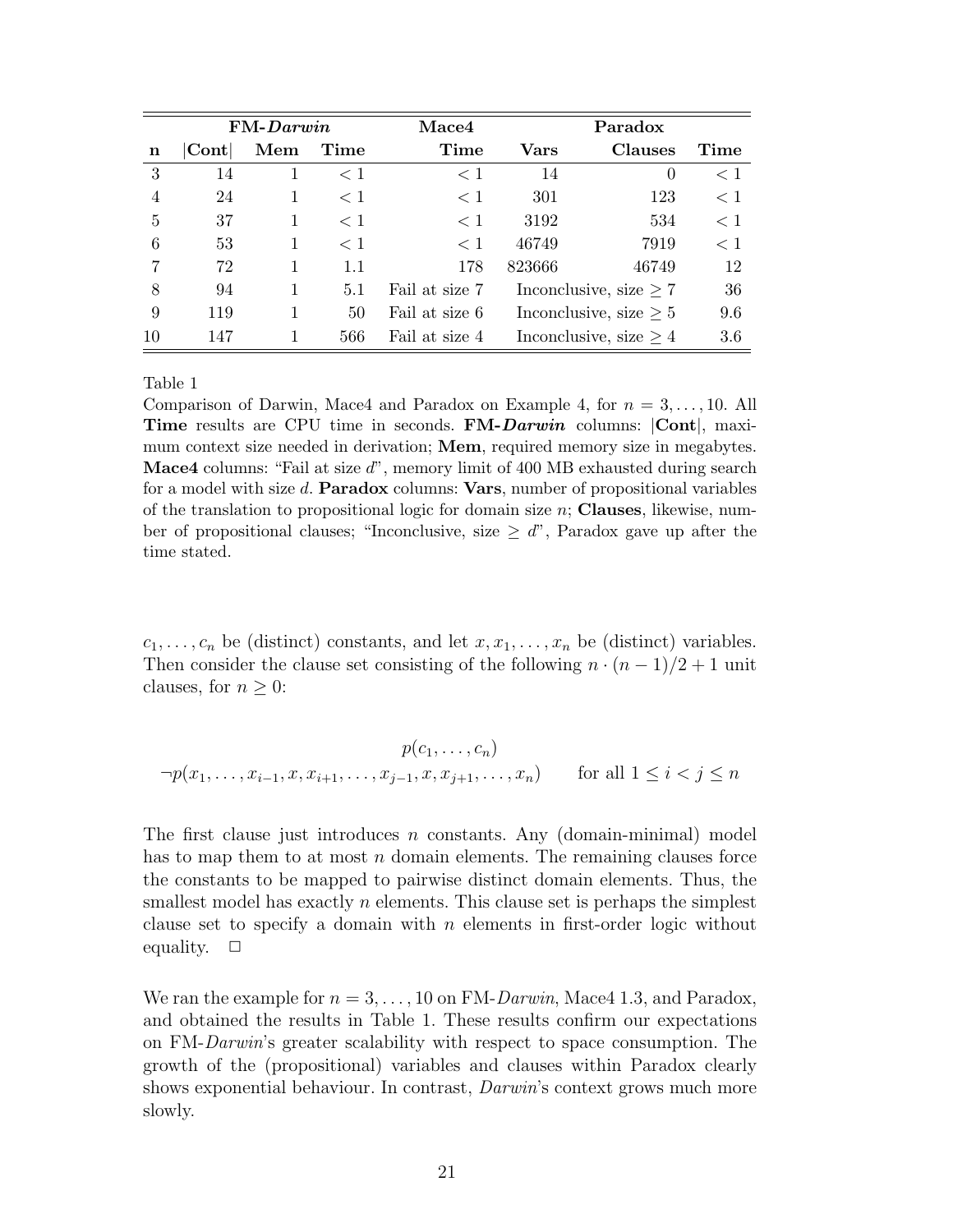| Problem Type           |           | Problems | $FM\text{-}Darwin$ |      | Mace4 |      | Paradox 1.3 |      |
|------------------------|-----------|----------|--------------------|------|-------|------|-------------|------|
| Horn                   | $\approx$ |          | Sol                | Time | Sol   | Time | Sol         | Time |
| $\mathbf{n}\mathbf{o}$ | no        | 607      | 575                | 3.9  | 394   | 3.0  | 578         | 0.9  |
| no                     | yes       | 383      | 312                | 4.3  | 190   | 7.8  | 264         | 0.4  |
| yes                    | no        | 65       | 51                 | 17.5 | 37    | 0.2  | 59          | 2.1  |
| yes                    | yes       | 196      | 136                | 7.0  | 181   | 3.6  | 182         | 5.3  |
|                        | All       | 1251     | 1074               | 5.1  | 802   | 4.1  | 1083        | 1.6  |

Table 2

Comparison of FM-Darwin, Mace4, and Paradox 1.3 over all satisfiable TPTP problems, grouped based on being Horn and/or containing equality. Sol gives the number of problems solved by a configuration, Time the average time used to solve these problems.

5.2 Comparative Evaluation on TPTP

We evaluated the effectiveness of our approach on all the satisfiable problems of the TPTP 3.1.1 in comparison to Paradox 1.3 and Mace4. Since Darwin's native input language is clausal, we used the E prover (Schulz, 2004) version 0.91 to convert non-clausal TPTP problems into clause form. All tests were run on Xeon 2.4Ghz machines with 1GB of RAM, with the imposed limits of 300s of CPU time and 512MB of RAM. FM-Darwin was run with the grounded learning option and with an upper limit of 500 lemmas.<sup>12</sup> Paradox and Mace4 were run in their respective default configuration, under the assumption that it would be the most effective.

We report here only the results of FM-Darwin's default configuration, which uses sort inference and symmetry breaking but neither generalized lemmas nor constraint solving, because the results for the alternative configurations are only marginally different.

The results given in Table 2 show that in terms of solved problems FM-Darwin significantly outperforms Mace4. Overall, our system is almost as good as Paradox, outperforming it over the non-Horn problems in the set. We speculate that a factor in Paradox's superior performance for Horn problems might be the very efficient unit propagation algorithm of its underlying SAT solver, based on the two-watched literals scheme (Moskewicz et al., 2001). Since the only non-Horn clauses introduced by the transformation are the totality ax-

<sup>12</sup> We refer the reader to (Baumgartner et al., 2006b) for more details on this option. In brief, it makes Darwin generate less general lemmas, but much more efficiently, making it *Darwin's* most effective learning option in most cases.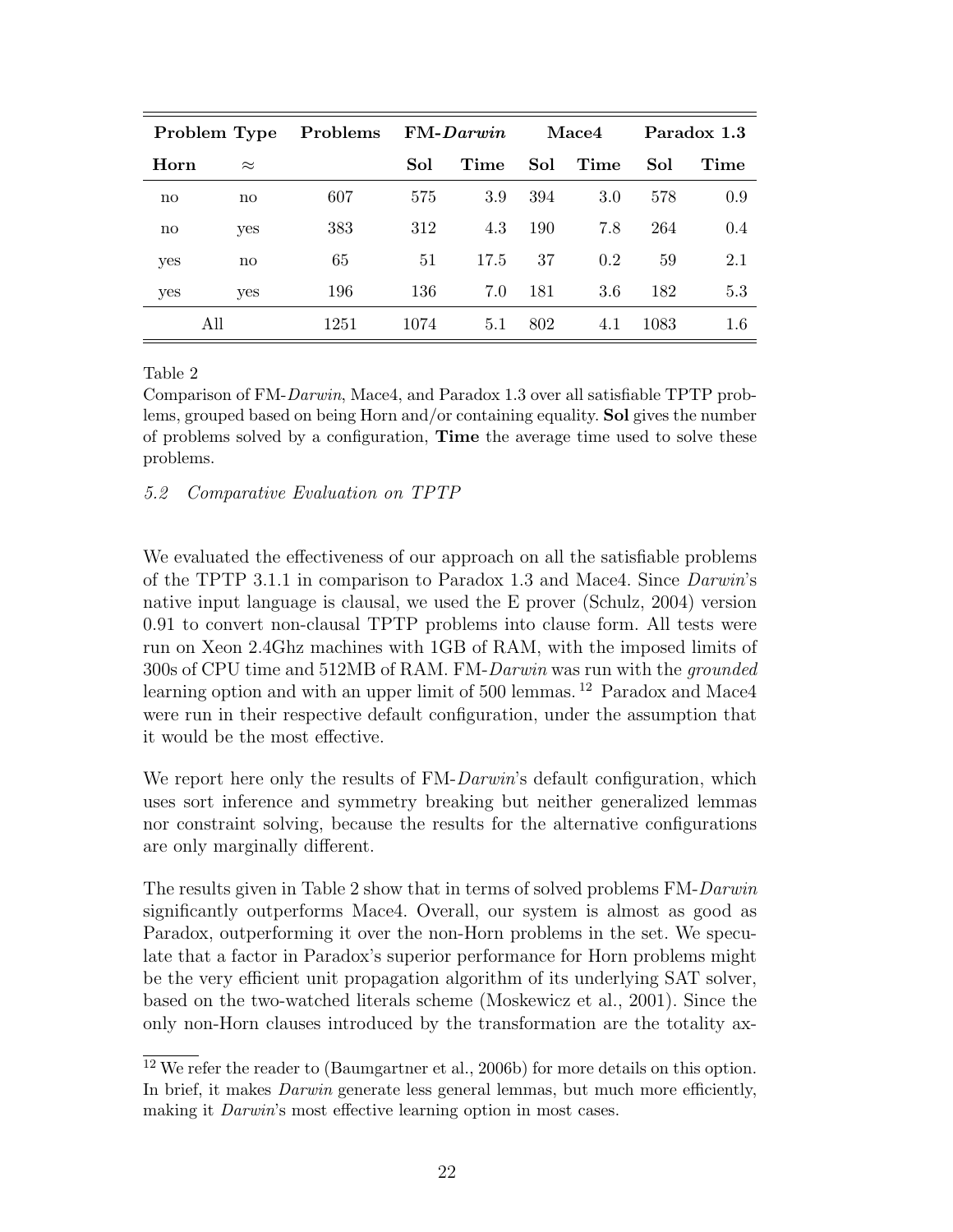ioms, and since lemmas learned from Horn clauses are still Horn, solving Horn problems in Paradox probably requires only a minimal amount of actual search and reduces to a large degree to unit propagation.

Looking at the experimental results in more detail, FM-Darwin solves 328 problems that Mace4 cannot solve—Mace4 runs out of time for 169 problems and out of memory for the remaining ones—and solves 82 problems that Paradox can not solve—on all these problems Paradox runs out of memory or gives up. We sampled some of these problems and re-ran Paradox without memory and time limits, but to no avail. For problem NLP049-1, for instance, about 10 million (ground) clauses were generated for a domain size of 8, consuming about 1 GB of memory, and the underlying SAT solver could not complete its run within 15 minutes.

In contrast, on all problems FM-*Darwin* never uses more than 200 MB of memory, and in most cases less than 50 MB. In conclusion then, both the artificial problem in Example 4 and the more realistic problems in the TPTP library support our thesis that FM-Darwin scales better on bigger problems, that is, problems with a larger set of ground instances for non-trivial domain sizes. While both approaches have the same complexity for a satisfiable problem, that is exponential for each domain size, this cost is paid eagerly in the propositional approach.

On the other hand, Paradox and, to a lesser extent, Mace4 tend to solve problems faster than FM-Darwin. We expect, however, that the difference in speed will decrease in later implementations of our system as we refine and improve our approach further.

# 5.3 (FM-)Darwin Variants on TPTP

We mentioned that *Darwin* is refutation complete prover for clause logic and a decision procedure for function-free clause logic.<sup>13</sup> In addition, and contrary to other provers, Darwin is often able to find (possibly infinite) models of satisfiable clause sets containing function symbols. On the other hand, FM-Darwin is a "finite-model complete" model finder for clause logic—that is, with enough resources it is guaranteed to find a finite model for any input clause set that has one. FM-Darwin is also able to decide function-free clause logic by stopping the search when it fails to find a model of size up to the number of input constants. <sup>14</sup>

 $13$  Darwin does accept clause sets with equality as well but it processes them rather inefficiently by simply adding relevant equality axioms to the input clauses.

<sup>&</sup>lt;sup>14</sup> It is a well-known property that a clause set in this logic is satisfiable iff it has a model with size no greater than the number of its constant symbols.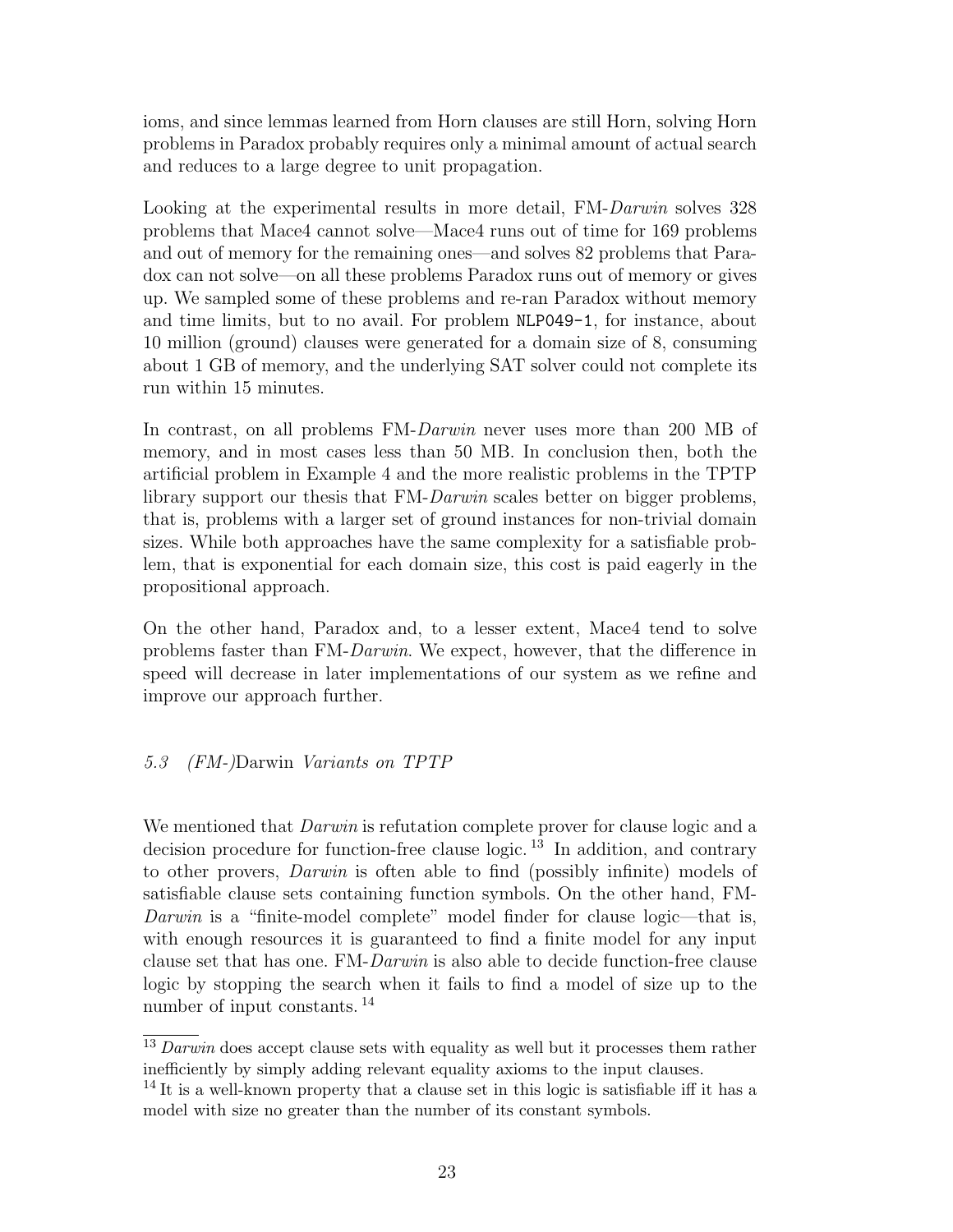It is interesting then to see how FM-Darwin compares to plain Darwin, to assess the advantage of extending the latter to the former. We measured the performance of the two systems on the relevant subsets of the TPTP library, namely all the satisfiable and all the function-free problems.

Since *Darwin*, contrary to FM-*Darwin*, is not complete for computing finite models it is instructive to single out the results for function-free clause logic problems. To this end, we created the following three disjoint problem classes where we classify a non-clausal TPTP problem based on its clause version as obtained by using the E prover for clausification:

- NFF/S, consisting of all satisfiable problems containing (non-constant) function symbols,
- FF/S, consisting of all satisfiable function-free problems, and
- FF/U, consisting of all unsatisfiable function-free problems.

The tests in this section (Table 3 and Table 4) where done under the same conditions as for the previous tests, with the only difference that we used faster 3Ghz Pentium machines—which explains why FM-Darwin solves more than the 1074 satisfiable problems reported earlier.

|                            | NFF/S |  |             | $\rm FF/S$ |  |                                   | $\rm FF/U$        |  |      |
|----------------------------|-------|--|-------------|------------|--|-----------------------------------|-------------------|--|------|
| Solver                     |       |  |             |            |  | Pro Sol Time Pro Sol Time Pro Sol |                   |  | Time |
| Darwin 910 404 3.9 341 338 |       |  |             |            |  |                                   | $0.6$ $642$ $641$ |  | 0.2  |
| $FM-Darwin$ 910 758        |       |  | 3.8 341 322 |            |  | 6.4                               | 642 519           |  | 0.6  |

Table 3

Comparison of Darwin and FM-Darwin over all satisfiable TPTP problems containing function symbols (NFF/S), all satisfiable function-free problems (FF/S), and all unsatisfiable function-free problems  $(FF/U)$ . **Pro** gives the number of problems for a class, Sol gives the number of problems solved by a configuration, Time the average time used to solve these problems.

As shown in Table 3, the experiments confirm our expectation that FM-Darwin is superior to *Darwin* for problems with function symbols (NFF $/S$ ), and by considerable a margin. For function-free problems the results are reversed, also as expected. In particular, the difference in favor of Darwin is quite dramatic for the unsatisfiable problems  $(FF/U)$ . FM-Darwin's worse performance in this case is easily explained by observing that the system recognizes that the input problem is unsatisfiable only after it has tried, and failed, to find a model for each cardinality up to the number of input constants. Darwin, on the other hand, directly builds a refutation of the problem. For the satisfiable function-free problems (FF/S) Darwin tends to significally outperform FM-Darwin only on problems that do not have models of small size. The reason is again that Darwin does not perform an exhaustive model search by increasing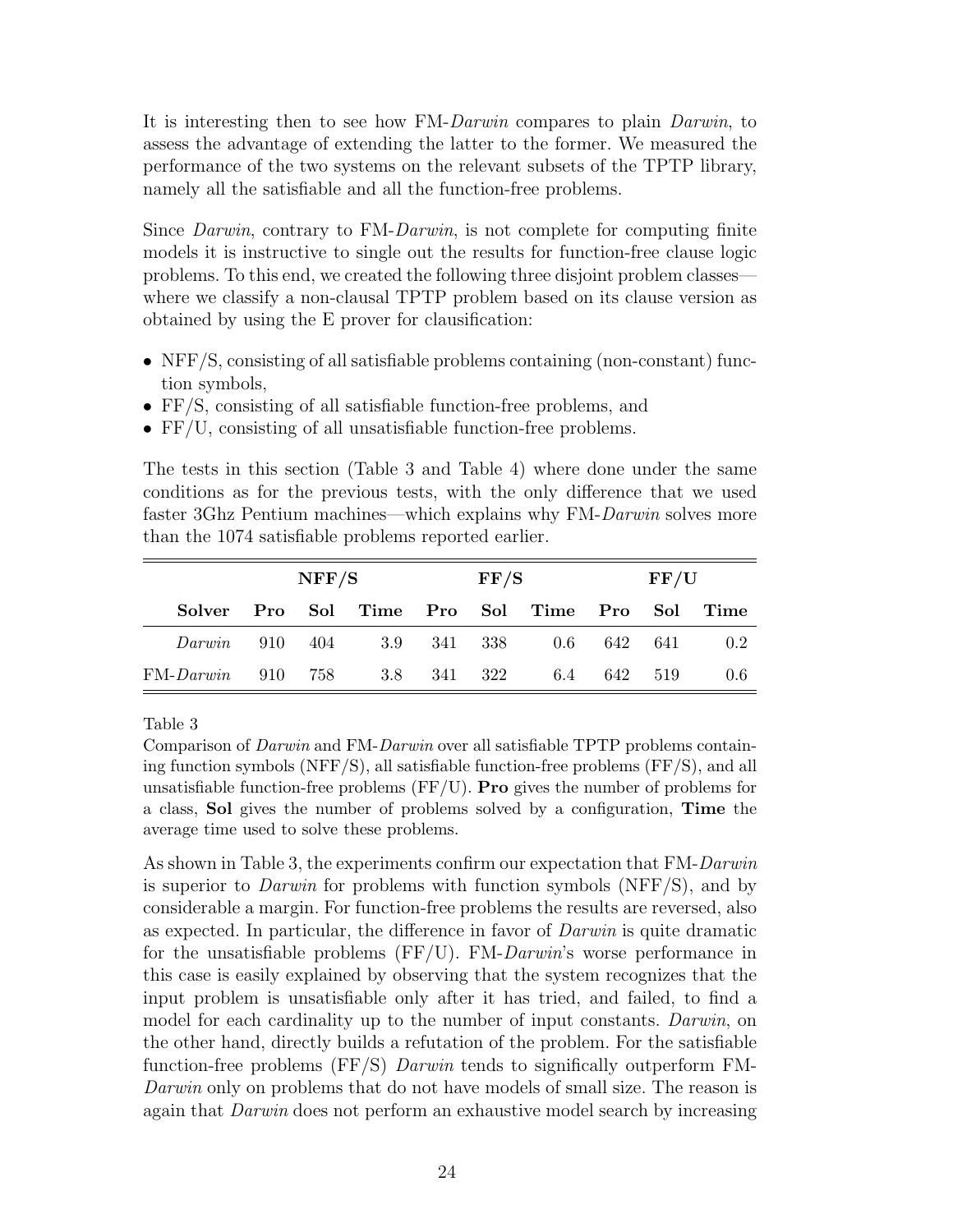| Symmetry reduction | Sort inference | Sol  | Time |  |
|--------------------|----------------|------|------|--|
| no                 | $\mathbf{no}$  | 1012 | 10.3 |  |
| yes                | $\mathbf{no}$  | 1053 |      |  |
| yes                | yes            | 1080 |      |  |

Table 4

Influence of symmetry reduction and sort inference, obtained by running FM-Darwin over all 1251 satisfiable TPTP problems. Sol gives the number of problems solved by a configuration, Time the average time used to solve these problems.

size.

The important point is that FM-Darwin clearly outperforms Darwin overall on the satisfiable problems (NFF/S + FF/S) by solving 1080 problems over a total of 1251, versus the 742 solved by Darwin. Darwin can solve only 21 satisfiable problems that FM-Darwin cannot solve. Of those, 16 are functionfree clause problems, and only for one of the other problems does Darwin return an infinite model. So, at least on the TPTP library, Darwin's capability to find infinite Herbrand models does not seem to be an advantage.

We also ran FM-Darwin in different configurations to test the impact of symmetry reduction and sort inference (Section 4.1).

Table 4 contains results for three configurations: a basic one with no symmetry reduction, and so no sort inference either; one with symmetry reduction, via the triangular form totality axioms, but no sort inference; one with sort inference and symmetry reduction by sort. As can be easily seen from the table, symmetry reduction is quite effective, especially when done sort-wise. It increases the number of solved problems while also decreasing the average solving time.

# 5.4 CASC J3

We conclude this section by reporting the results of the last CASC competition, CASC-J3, held as part of the 2006 Federated Logic Conference, and including FM-Darwin, Darwin, ad Paradox among its participants. CASC (the CADE ATP System Competition) is an annually competition for first-order provers, based on the TPTP library (Sutcliffe and Suttner, 2006).

Table 5 shows some comparative results for the SAT and EPR divisions of CASC-J3. SAT contains only satisfiable problems with function symbols, while EPR contains only function-free (satisfiable and unsatisfiable) clause prob-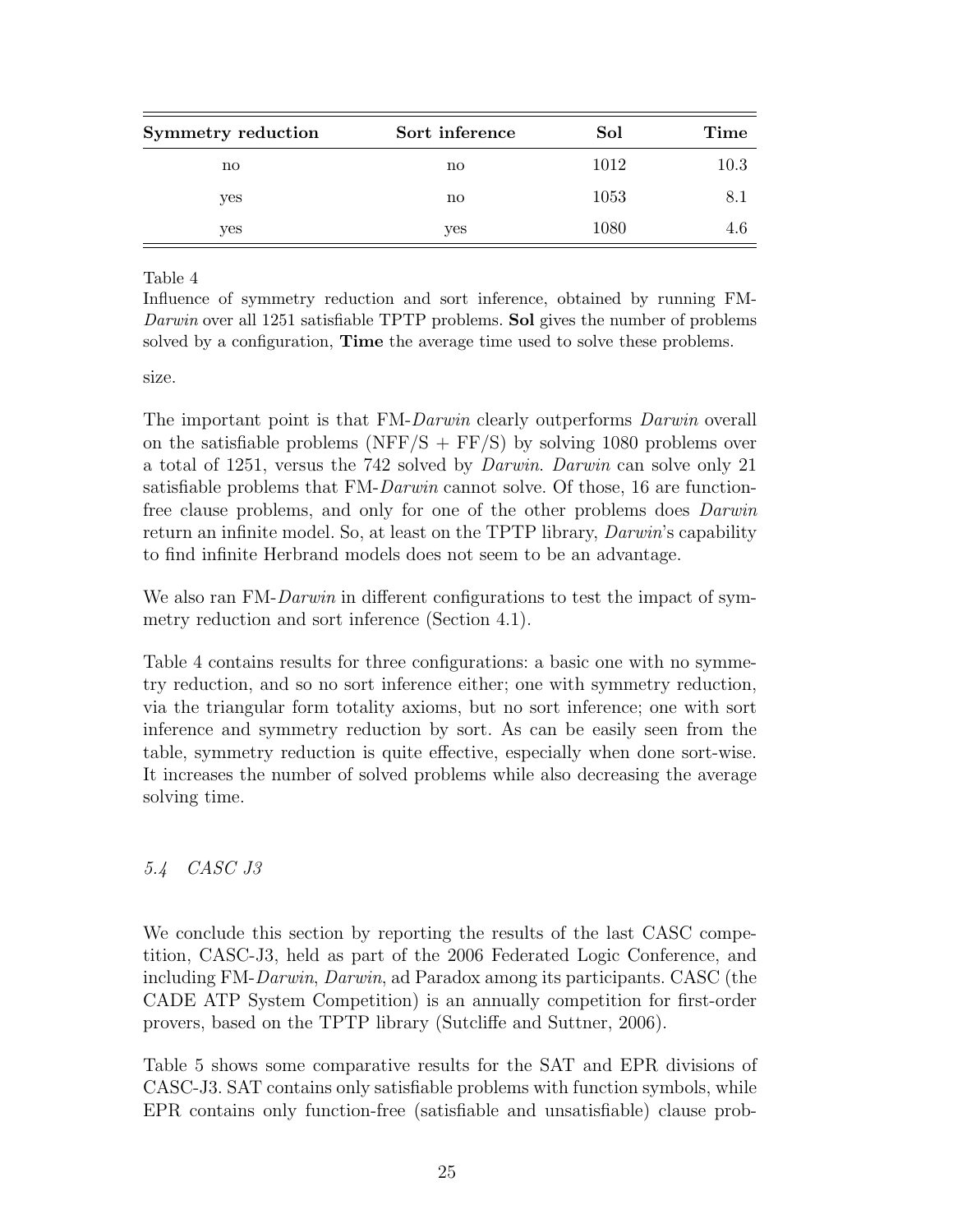| <b>Division</b> | $FM-Darwin$ |                     |              | Darwin 1.3 | Paradox 1.3 |      |  |
|-----------------|-------------|---------------------|--------------|------------|-------------|------|--|
|                 | Sol         | Time<br>Time<br>Sol |              |            | Sol         | Time |  |
| <b>SAT</b>      | 70          | 13.6                | 18           | 31.6       | 90          | 5.7  |  |
|                 | $FM-Darwin$ |                     | $Darwin$ 1.3 |            | Vampire 8.0 |      |  |
|                 | Sol         | Time                | Sol          | Time       | Sol         | Time |  |
| EPR.            | 92          | 10.33               | 100          | 4.7        | 78          | 4.19 |  |

Table 5

Results of selected systems for the SAT and EPR divison of CASC-J3 (100 problems per division). Sol gives the number of problems solved by a configuration, Time the average time used to solve these problems.

lems. FM-Darwin finished third in the SAT division, after two versions of Paradox (1.3 and 2.0, in this order), and third in the EPR divison, after Darwin and DCTP, a Disconnection Calculus prover that, like Darwin, is a decision procedure for function-free clause logic. Paradox's results for the EPR division are not reported in the table because only Paradox 2.0 participated there, performing worse than Paradox 1.3 would have.

Consistently with our previous evaluation, FM-Darwin performed reasonably well on the satisfiable problems in the SAT division. An explanation for Paradox 1.3 looking significantly superior to FM-Darwin is that satisfiable function-free clause problems are included in the EPR division, but not in the SAT division, and that among these there is a large number of problems for which FM-*Darwin* succeeds, but Paradox fails.

The results show again that *Darwin* is very efficient on EPR problems, providing the basis for FM-Darwin's efficiency. In this division, Darwin and FM-Darwin compare very favorably to saturation-based provers, such as for instance, Vampire, a frequent winner of the other divisions of CASC. In detail, Vampire solves 48 unsatisfiable EPR problems, but only 30 satisfiable ones. This result highlights the fact that while systems such as Vampire are highly efficient in a general refutation setting, they are not well-suited for finite model finding, especially if they are to rely on the transformations presented in this paper. Another shortcoming of such provers versus instantiation-based provers like *Darwin* or DCTP is that, even when they succeed in determining that an input problem is satisfiable, it is usually not easy for them to output (a finite representation of) an actual model.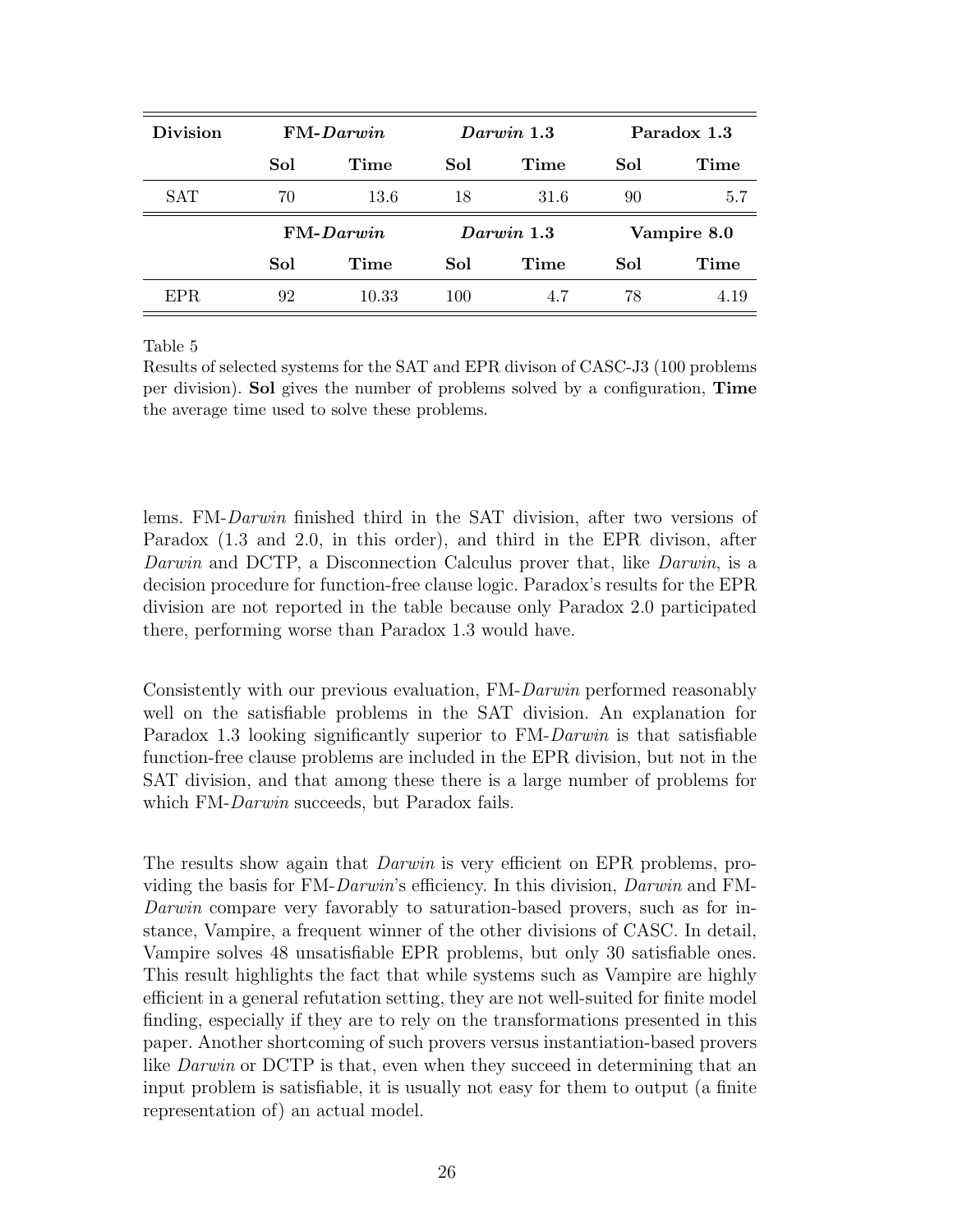# 6 Conclusions

Recent years have seen considerable interest in procedures for computing finite models of first-order logic specifications. In this paper we overcome a major problem with established, leading methods—embodied by systems like Paradox and Mace4—which do not scale well with the required domain size of the (smallest) models. These methods are essentially based on propositional reasoning. In contrast, we proposed instead to reduce model search to a sequence of satisfiability problems made of function-free first-order clause sets, and to apply (efficient) theorem provers capable of deciding such problems.

In this paper we presented our approach in some detail and argued for its correctness. We then provided results from a comparative evaluation of our prover, Mace4 and Paradox, demonstrating that the expected space advantages do indeed occur. The evaluation also shows that FM-Darwin, our initial implementation of our approach built on top of the Darwin theorem prover, is competitive with state-of-the-art model builders.

We believe that the performance of FM-Darwin has still considerable room for improvement. One main opportunity of improvement is that currently there is no explicit symmetry breaking mechanism for function symbols of arity greater than one. Possible mechanisms are again similar to those implemented in Paradox (Claessen and Sörensson, 2003). We plan to investigate additional, more powerful symmetry breaking techniques that detect and break symmetries dynamically during the search for a model.

While FM-Darwin scales better memory-wise than the other systems considered, it generally struggles like all other finite model finders with problems (such as the TPTP problem LAT053-1) whose smallest model is relatively large (20 or more elements). Increasing the scalability towards larger domain sizes is then certainly a main area of further research.

# Acknowledgements

We thank the anonymous reviewers for their useful comments on improving the paper's presentation. We also thank Koen Claessen for his feedback on this work and his kind explanations of the inner workings of Paradox.

The second and fourth author were partially supported by grant 0237422 from the National Science Foundation.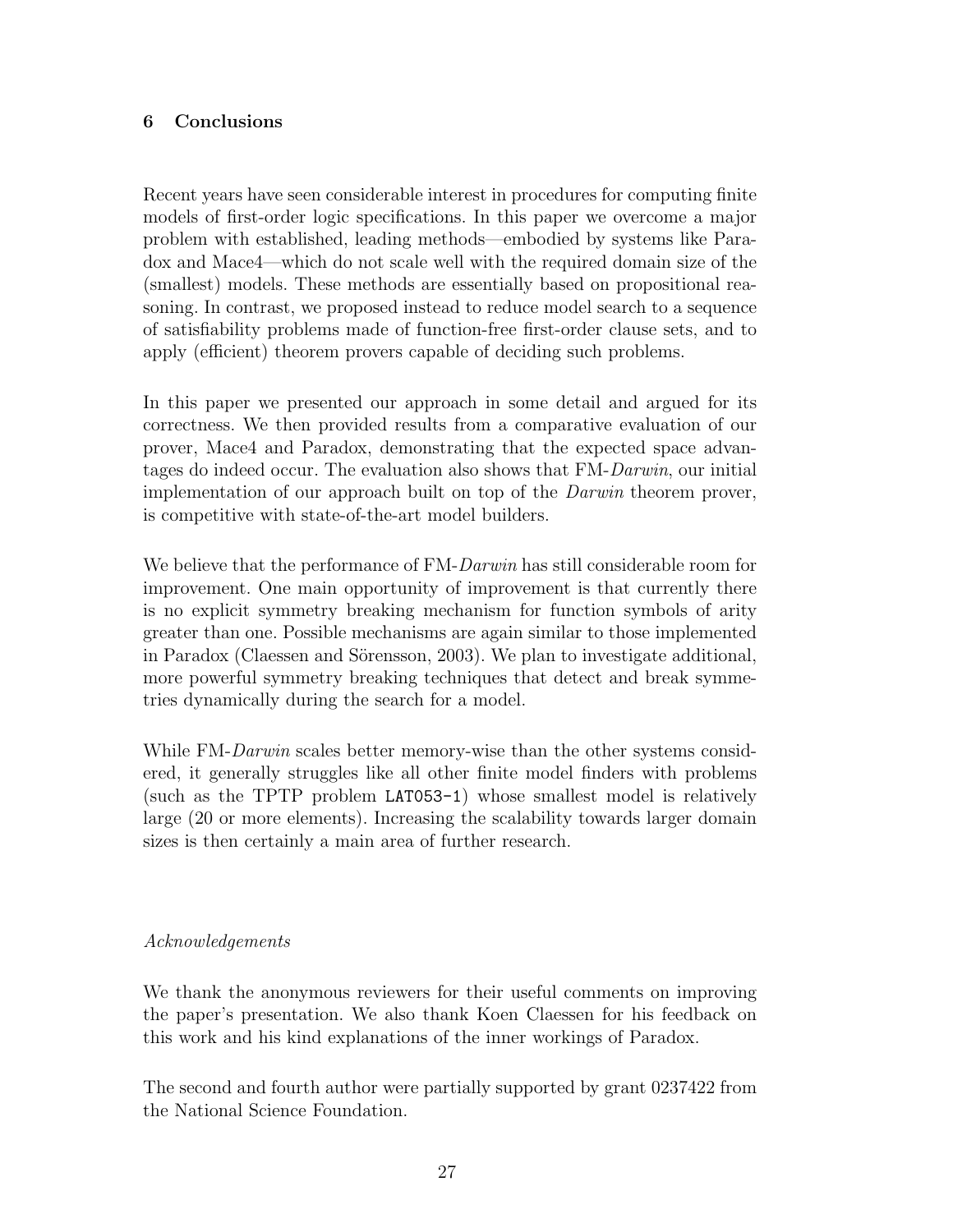### References

- Bachmair, L., Ganzinger, H., Voronkov, A., Jul. 1998. Elimination of equality via transformation with ordering constraints. In: Kirchner, C., Kirchner, H. (Eds.), Automated Deduction — CADE 15. LNAI 1421. Springer-Verlag, Lindau, Germany, pp. 175–190.
- Baumgartner, P., Fuchs, A., Tinelli, C., 2006a. Implementing the model evolution calculus. International Journal of Artificial Intelligence Tools 15 (1), 21–52.
- Baumgartner, P., Fuchs, A., Tinelli, C., 2006b. Lemma learning in the model evolution calculus. In: Hermann, M., Voronkov, A. (Eds.), Logic for Programming, Artificial Intelligence and Reasoning (LPAR). Vol. 4246 of LNAI. Springer, pp. 572–586.
- Baumgartner, P., Furbach, U., Stolzenburg, F., 1997. Computing Answers with Model Elimination. Artificial Intelligence 90 (1–2), 135–176.
- Baumgartner, P., Schmidt, R., 2006. Blocking and other enhancements for bottom-up model generation methods. In: Furbach, U., Shankar, N. (Eds.), Automated Reasoning – Third International Joint Conference on Automated Reasoning (IJCAR). Vol. 4130 of LNAI. Springer, pp. 125–139.
- Baumgartner, P., Tinelli, C., 2003. The Model Evolution Calculus. In: Baader, F. (Ed.), CADE-19 – The 19th International Conference on Automated Deduction. Vol. 2741 of Lecture Notes in Artificial Intelligence. Springer, pp. 350–364.
- Bezem, M., 2005. Disproving distributivity in lattices using geometry logic. In: Proc. CADE-20 Workshop on Disproving. pp. 2–9.
- Brand, D., 1975. Proving theorems with the modification method. SIAM Journal on Computing 4, 412–430.
- Bry, F., Torge, S., 1998. A Deduction Method Complete for Refutation and Finite Satisfiability. In: Proc. 6th European Workshop on Logics in AI (JELIA). Vol. 1489 of LNAI. Springer, pp. 122–138.
- Claessen, K., Sörensson, N., 2003. New techniques that improve mace-style finite model building. In: Baumgartner, P., Fermüller, C. G. (Eds.), CADE-19 Workshop: Model Computation – Principles, Algorithms, Applications. pp. 11–27.

URL http://www.cs.miami.edu/~geoff/Conferences/CADE-19/WS4/

- de Nivelle, H., Meng, J., 2006. Geometric resolution: A proof procedure based on finite model search. In: Furbach, U., Shankar, N. (Eds.), Proc. International Joint Conference on Automated Reasoning (IJCAR). Vol. 4130 of LNAI. Springer, pp. 303–317.
- Ganzinger, H., Korovin, K., 2003. New directions in instantiation-based theorem proving. In: LICS. IEEE Computer Society, pp. 55–64.
- Genesereth, M. M., Nilsson, N. J., 1987. Logical Foundations of Artificial Intelligence. Morgan Kaufmann.
- Jia, X., Zhang, J., 2006. A powerful technique to eliminate isomorphism in finite model search. In: Furbach, U., Shankar, N. (Eds.), Proc. International